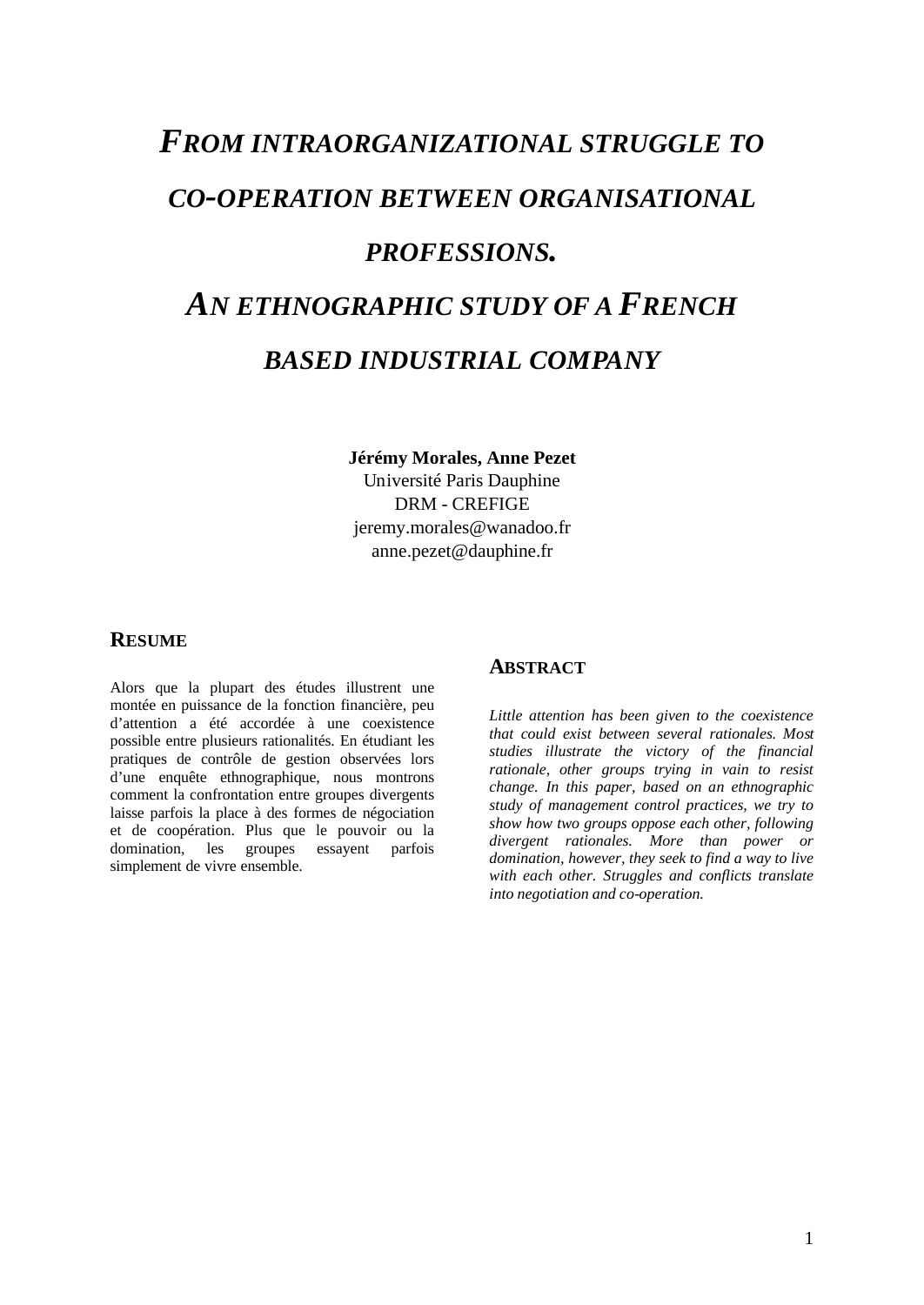## **1. INTRODUCTION**

Comparing English and German companies, Armstrong (1985) showed that financial management was not the only possibility. The accession to key positions in an organisation actually depends on a struggle between professional groups (Fligstein, 1987). Notably, this struggle oppose financial officers to engineers (e.g. Armstrong, 1985; Dent, 1991; Vaivio, 1999; Briers & Chua 2001) or to marketing and sales officers (e.g. Fligstein, 1987; Ezzamel & Burns, 2005). Financial officers may also be described as managers trying to influence and control workers (see Ezzamel, Willmott & Worthington, 2004) or established professional groups (see Ezzamel, 1994; Oakes, Townley & Cooper, 1998; Kurunmäki, 1999; Townley, 2002). However, most studies illustrate the victory of the financial rationale, other professional groups trying in vain to resist change (Fligstein, 1987; Dent, 1991; Ezzamel, Willmott & Worthington, 2004; Ezzamel & Burns, 2005). The financial domination then often seems to be considered as inevitable (even if exceptions do exist, e.g. Jazayeri & Hopper, 1999).

This struggle between professions leads to a renegotiation of the balance of powers, but also to a redefinition of values and objectives associated by workers to their practice. More than a power struggle, it can be seen as a struggle to claim and maintain an occupational identity (Covaleski, Dirsmith, Heian & Samuel, 1998; Oakes, Townley & Cooper, 1998; Townley, 2002; Ezzamel, Willmott & Worthington, 2004; Ezzamel & Burns, 2005). The confrontation between divergent logics and rationales creates a conflict resolved by the domination of one group over the others. Only this resolution allows to maintain a unique value set, essential to the construction of an organisational identity (Townley, 2002).

The struggle between professional groups may last, however. Most researchers study the loss or gain of legitimacy, adopting one group's point of view when the result is already known. This let them show the encounter of divergent rationales as a linear and inevitable change process, from one identifiable and unique status to another (Quattrone & Hopper, 2001). Little attention has been given to the coexistence that could exist, for a more or less long period of time, between two rationales. It may be valuable to position ourselves at the very moment when the result is not already known, in order to understand the logics at stake and the tactics followed by each individual to orientate others in a specific direction. More important, it becomes possible to see the coexistence between rationales and its daily consequences. Finally, this posture allows us to understand how occupational identities are constructed, avoiding to take them for granted.

These studies also concentrate on individuals subjected to change in their environment. A starting point is described as relatively balanced. Then a specific phenomenon modifies forces at stake, and the organisation begins to change. In particular, disturbance may come from headquarters (e.g. Dent, 1991), from a new shareholder (e.g. Ezzamel, Willmott & Worthington, 2004) or from a shift in a political agenda (e.g. Covaleski & Dirsmith, 1988; Oakes, Townley & Cooper, 1998). Relying on their hierarchical position, these remote actors try to impose their power, to which dominated populations may resist, or not.

However, it may be useful to assume that all groups and individuals have their own plans. These may be convergent, creating co-operation, or divergent, implying conflict or avoidance (Simmel, 1955). Each group will thus support a project using specific tactics.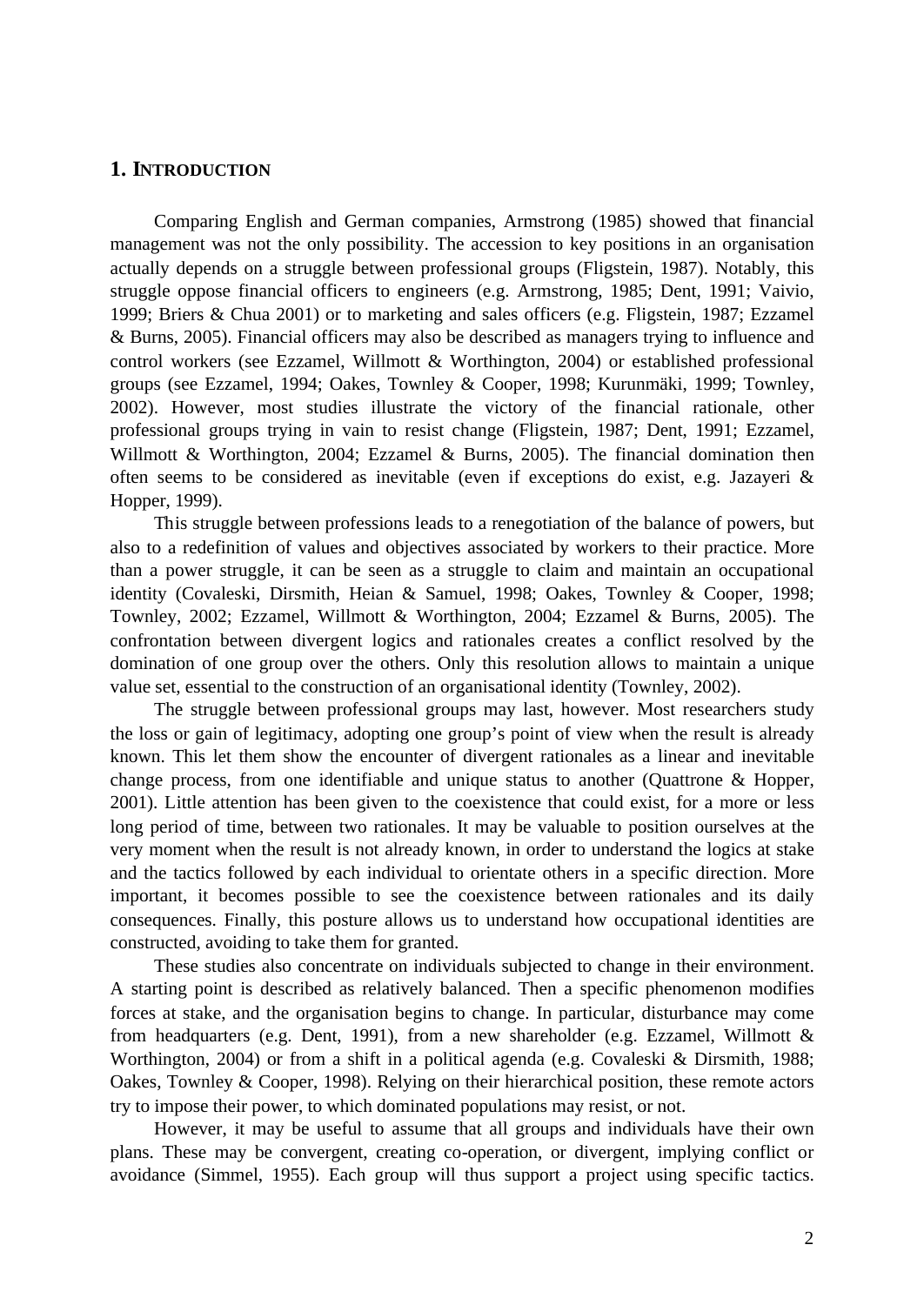When a project matches the current organisational evolution, its supportive group feels proactive and sees change as a progress. On the contrary, an individual that does not like what he or she sees as a new trend would feel subjected to change. And yet every group or individual may try to intervene directly in the direction taken by the organisation or position itself as an observer. When there exists a dominant rationale, a challenger group may appear and propose a competing project (Fligstein, 2001), an alternative logic of action (Vaivio, 1999).

One group or individual carrying out a plan may want to impose a vision of what is appropriate behaviour (Becker, 1963; Fligstein, 1987). This entrepreneur may not be in a dominant position, and thus needs to cooperate with others and engage them in a collective action, using social skill and specific tactics (Fligstein, 2001). More precisely, any entrepreneur needs to enrol allies, to mobilise a network to display strong arguments and build unavoidable positions (Latour, 1987, 1991; Robson, 1991). But to achieve domination or gain power is not always a purpose: sometimes the challenger group only tries to survive in the organisation. Individuals need to live with each other, and organisational professions begin to cooperate.

We seek to illustrate this through an analysis of management control practices that we observed during an ethnographic study of a French industrial firm. One of the authors conducted a 4-month-long ethnographic study at TechCo, a multinational aeronautic company. Being immersed into the field was a means to hearing discourses and seeing practices, uncovering competing projects and their related rationales. At TechCo, we will show, two rationales – financial and technical – confront each other. However, one of the interesting aspects of the case is the extent to which the competing actors lay claim to a shared overarching objective – improving the company's performance – but have conflicting positions and legitimizing discourses around what that should mean. They support competing "styles of accountability" (Ahrens, 1996). As a result, there is a struggle over control, which is a struggle over identity (Roberts, 1991), that has not yet led to a final and definitive victory of one side over the other. This does not mean that it will go on this way indefinitely: it means that we don't know what and when the end will be. It is this very process of competition between two logics and trajectories that is our focus here and not the final outcome.

At TechCo, the technical rationale is dominant and devoted to the magnificent past of the company. It serves an historical and deep rooted cultural tradition of technical excellence. But the financial rationale is linked with the contemporary and cosmopolitan ideal of globalisation. Financial officers thus appear as a challenger group. As "local outsiders trying to redefine the game in order to enter it", they follow a trickle-up trajectory (Djelic & Quack, 2003, p. 314). When they try to gain support for their vision, they carry with them – perhaps unconsciously – the ideal of globalisation. As Dent (1991) and Ahrens (1997) have shown, it is through interaction and discussion that accountants may implicate accounting in organisational action. But Ezzamel & Burns (2005) showed that non accountants may fear a form of encroachment, and believe that change would allow accountants to carry out their own tasks, or even to take out their position in the organisation. According to the authors, a means of getting accepted is then to handle some low-grade job (Ezzamel & Burns, 2005). Financial officers thus have to be able to "cultivate" a relationship with heterogeneous audiences, in order to limit the "contextual power asymmetry" that may exist between them (Bigus, 1972). Conflict turns into negotiation and co-operation.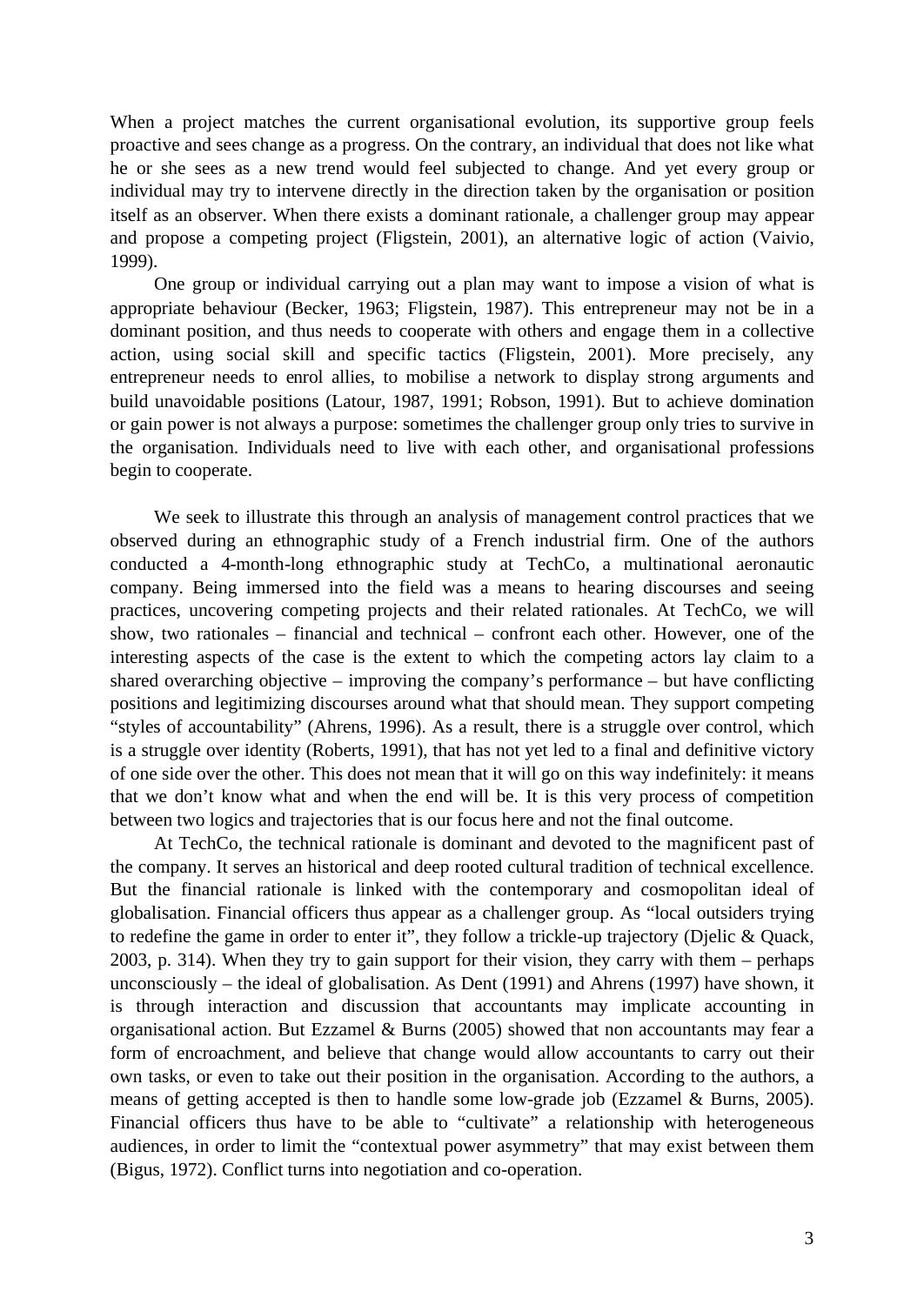Another tactic consists in setting up management tools. Indeed, the design of a tool may contain and hide theories (Beunza & Stark, 2004), when its use implies some pedagogy instilling an invisible power (Oakes, Townley & Cooper, 1998). The translation of ideas into inscriptions hides concepts into numbers (Robson, 1992), rendering the project invisible. According to Briers & Chua (2001), it is the possession of a boundary object that is most effective when one wants to become an obligatory passage point (Callon, 1986; Latour, 1987). It is thus important to study electronically mediated interactions (Knorr Cetina & Bruegger, 2002; Beunza & Stark, 2004).

The remainder of the paper is structured as follows. Firstly, we will expose our research methods and a brief description of the company. We will then try to identify ideals and rationales shaping TechCo's culture. Thirdly, we will describe the forms of confrontation between rationales, showing how several individuals attempt to redefine the styles of accountability in their company. This narrative will allow us to show how conflict translates into negotiation and co-operation. Finally, a conclusion will be drawn.

## **2. FIELD STUDY**

TechCo is a French industrial firm in the aeronautic sector, medium-sized (a little under one thousand staff) and a subsidiary of a diversified international group (more than ten thousand employees, with sales of 1.8 billion euros in 2005). Its structure is divided into three divisions, each corresponding to a type of products (Division X manufactures fuel circulation systems; Y specialises in oxygen masks; and Z produces components for aircraft control panels). The divisions are themselves divided into three departments: production (sometimes including a purchasing management and a logistics management), industrialisation (design office and works methods), and design (Research and Development). Two divisions are located in the Greater Paris area, on the same site as the Headquarters, and the third (Division X) is based in South-east France (Fig.1).



Fig.1. TechCo organisation chart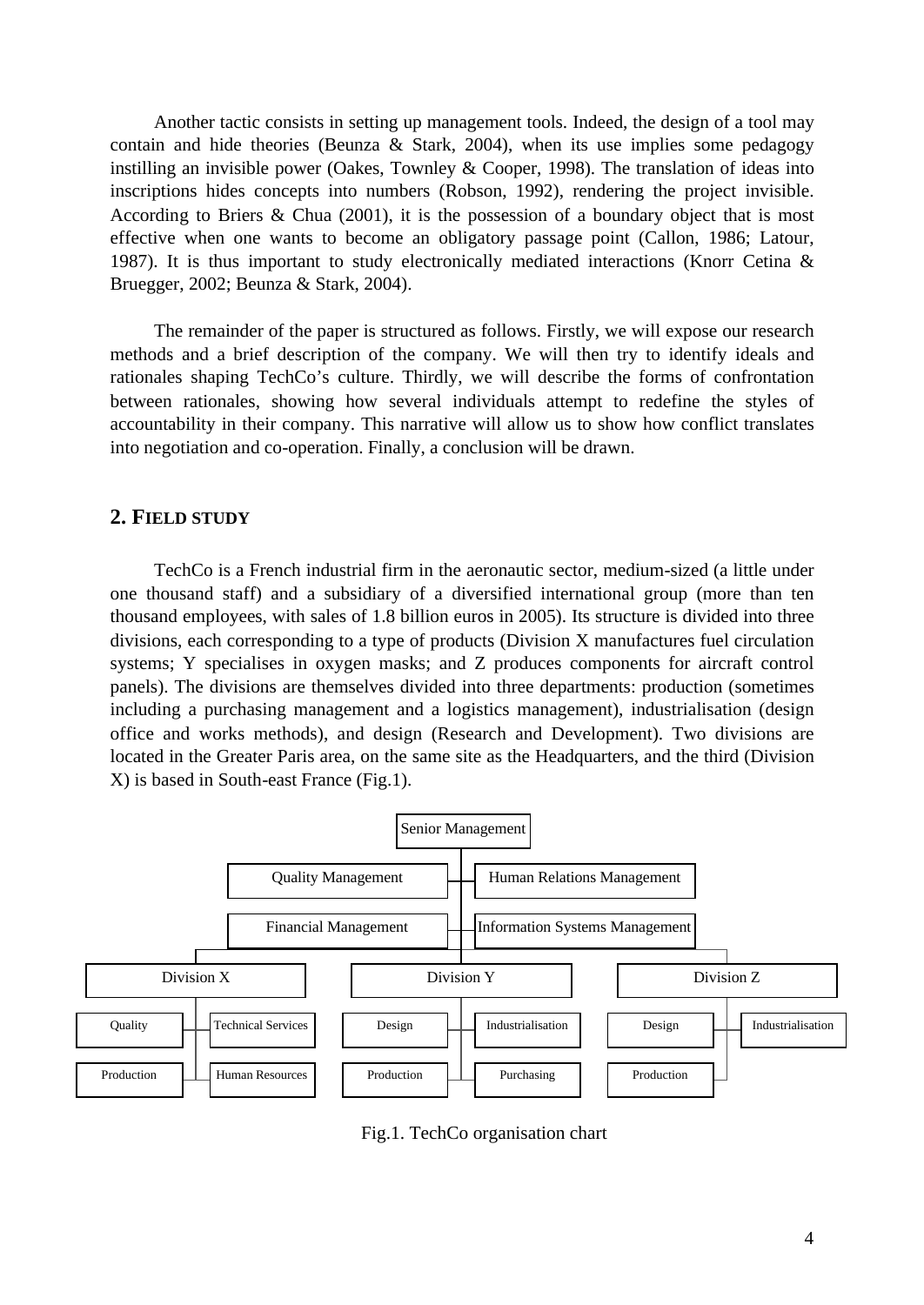Our field work is based on an ethnographic approach (Van Maanen, 1979 ; Sanday, 1979). Notably, it is based on the enquirer being present in the workplace of those under observation for a prolonged period of time. The main method associated with ethnography is the direct observation of practices. In the event, it was participant observation, and therefore understanding through practising, which was employed (see Becker, 1958). Since the goal was to better understand the viewpoints expressed by different actors, being fully immersed in daily routines and concrete work situations was a necessity (Dent, 1990; Covaleski & Dirsmith, 1990).

After carrying out several interviews with members of the holding company and other divisions of the same group, one of the authors was recruited by the vice Chief Financial Officer (vice-CFO) of TechCo. For a period of four months, the official mission was to help in the implementation of an Enterprise Resource Planning (ERP) software<sup>1</sup>. In particular, the observer was to focus on "purchasing flows" and on the company's "reporting flows". With respect to the first, the goal was in fact to translate into the form of "workflows" the set of tasks performed in the Purchasing Management, but also to ensure that all information regarding the suppliers would be input correctly into the new programme. For the reporting flow, the goal was to prepare specifications for the tailoring of reports, enabling management controllers to continue to produce the "reporting book" on a regular basis.

This project therefore gave the observer the opportunity to meet all the members of the Financial Management (within which the observer's office was located), several members of the Information Systems Management (all those working on the project), as well as numerous operational managers (notably members of the Purchasing Management). The position of the observer, integrated into the Financial Department but distanced from issues of career and influence by its status, enabled to build close ties with the management controllers. However, the standards of the new information system did not perfectly map onto the organisation in place: it was therefore necessary to choose, for each task, between modifying the organisation and making specific IT developments. As a result, the observer had an opportunity to see operational managers "deconstruct" and "rationalise" their own ways of working. Furthermore, as a "young graduate" with little experience and much to learn, allowed the observer to ask a certain number of questions, and to force every interlocutors to explain explicitly practices which they consider self explanatory. Finally, the participant observer status enables someone to focus attention on the range of non-human elements that play a role in the organisation (Callon, 1986; Latour, 1987, 1991): for instance, the premises (layout of buildings and offices), documents (in-house newspapers, spreadsheets provided or received by management controllers, digitised data files), or IT interfaces (which impose a particular configuration how information is processed and how it is displayed) may influence the form that the practice of management control will take (Ahrens & Chapman, 2007).

Using an ethnographic approach enables us to see contradictory rationales and divergent viewpoints appear (Ahrens & Dent, 1998). Although the discourses of controllers sketch a certain vision of the organisation, it is not necessarily congruent with the vision given by operational managers. Hence, the goal is to bring out this divergence and bring to light the similarities and differences between the two points of view. All definitions of the situation are therefore considered as valid as that given by the financial managers.

<sup>&</sup>lt;sup>1</sup> In fact, the project, supervised by the vice-CFO and the Chief Information Officer (CIO), consists in harmonising the information systems of all the subsidiaries in the division and to set up the accounting module of the software used in production.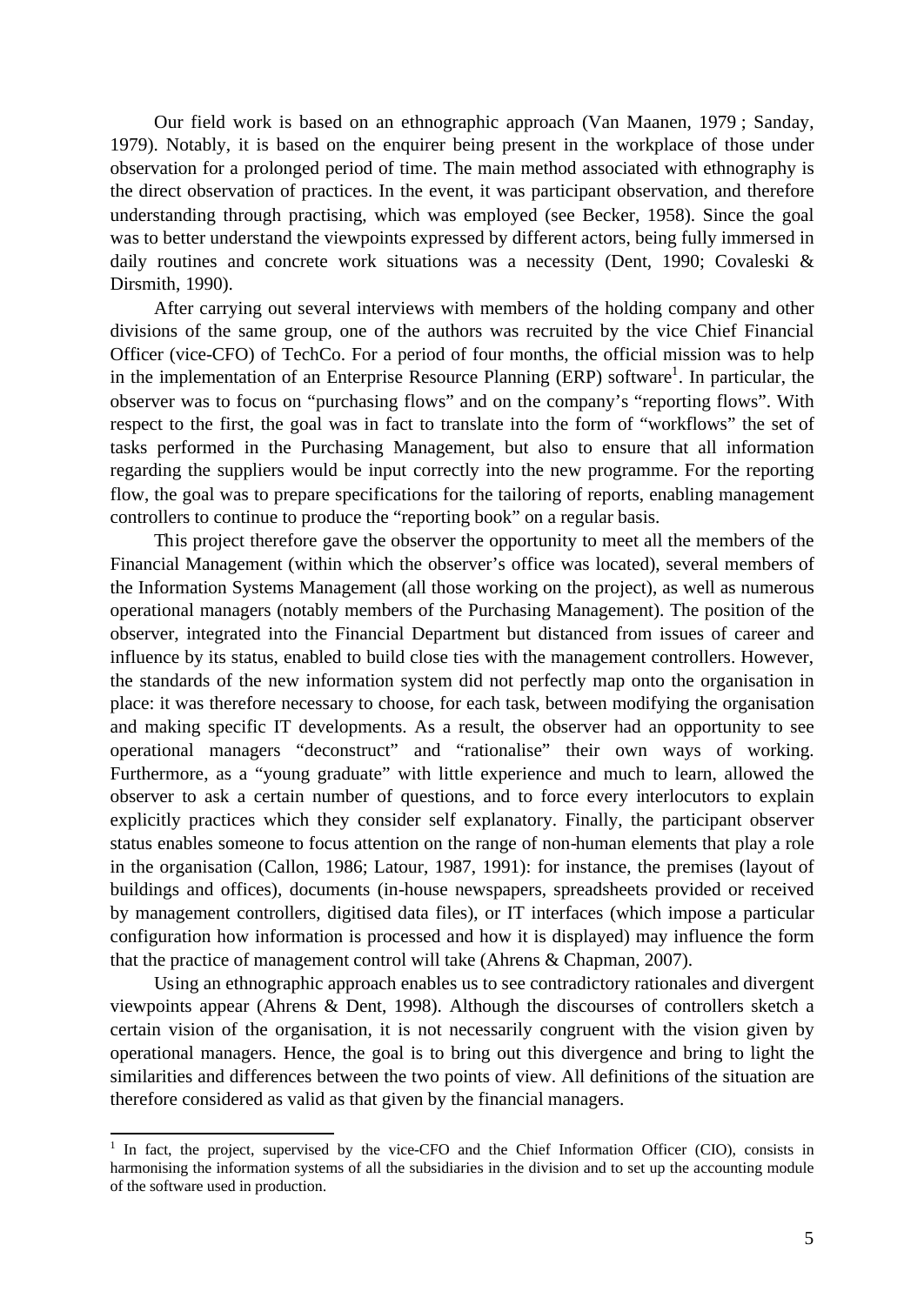In the beginning, the observer's sole goal was to better understand the daily work routine of management controllers. The approach was therefore mainly inductive (Glaser & Strauss, 1967). The posture adopted thus bore the mark of interpretive sociology: it was a matter of understanding the meaning that actors give to their actions (Weber, 1971), and building a subjective definition of the work done by actors in their daily interactions (Hughes, 1996; Goffman, 1961; Becker, 1963). This position justifies the choice of taking a qualitative approach aimed at "in-depth" understanding of practices, and observing control practices *in situ* (Ferreira & Merchant, 1992; Tomkins & Groves, 1983). Within the bounds of reason, the observer tried to tie what people did with what they said (Van Maanen, 1979), and compare (and occasionally even confront) the discourses of various people to strengthen the credibility of each piece of information.

The data gathered consist of a systematic description of the premises, situations and practices being observed, and a transcription of formal discussions (during meetings) and informal conversations (in the corridors, in front of the coffee machine, during lunchtime) that the observer was a party to. With this purpose, a field journal was kept and updated daily. For instance, during each meeting, the room (its size, furniture, decor, any office equipment), the people (those present, their dress code, positions around the table, those invited but absent), and the discourses (order of speaking, contents of discourse, the tone of voice adopted, not forgetting jokes and small talk) were systematically described (which posed no problem, given that generally everyone took notes and the observer was in fact in charge of writing up the minutes). Likewise, after each meal, comments about the people present at the table and what could be remembered of the discussions were noted by the observer. After the observation period, telephone conversions and several revisits to the field of research enabled us to obtain complementary data.

## **3. IDEALS AND RATIONALES: TRADITION VS. EMERGENT**

At TechCo, it is the "Design Office", i.e. the research activities, which is the pride and joy of the company. Indeed, the firm sells high-technology products in limited series production runs: research is therefore considered critical to the company's future. It is also a way of displaying the particularly high-level expertise of the engineers and technicians concerned: leaving production to move into design is seen as a move up in status. Both division directors followed the same career path: They moved from positions as directors of production towards responsibilities as directors of design before being promoted as directors of their respective divisions. It is the technical trades calling upon the competencies of engineers, which are most highly valued in the company.

However, there are some at TechCo who do not enjoy this situation. Indeed, celebrating the technical expertise of the company has amounted to pushing financial considerations into second place. The CFO, the vice-CFO, and the management controllers therefore consider that finance should have a more important position in operational decision-making. The CFO supervises the director of accounting (who manages a team of twelve, including a chief accountant), the management control manager (who manages a team of three management controllers and two management assistants), and the vice-CFO. Each management controller is attached to a division: they are therefore close to operational managers and take part in the board meetings of their divisions (every two months). This closeness reminds them on a daily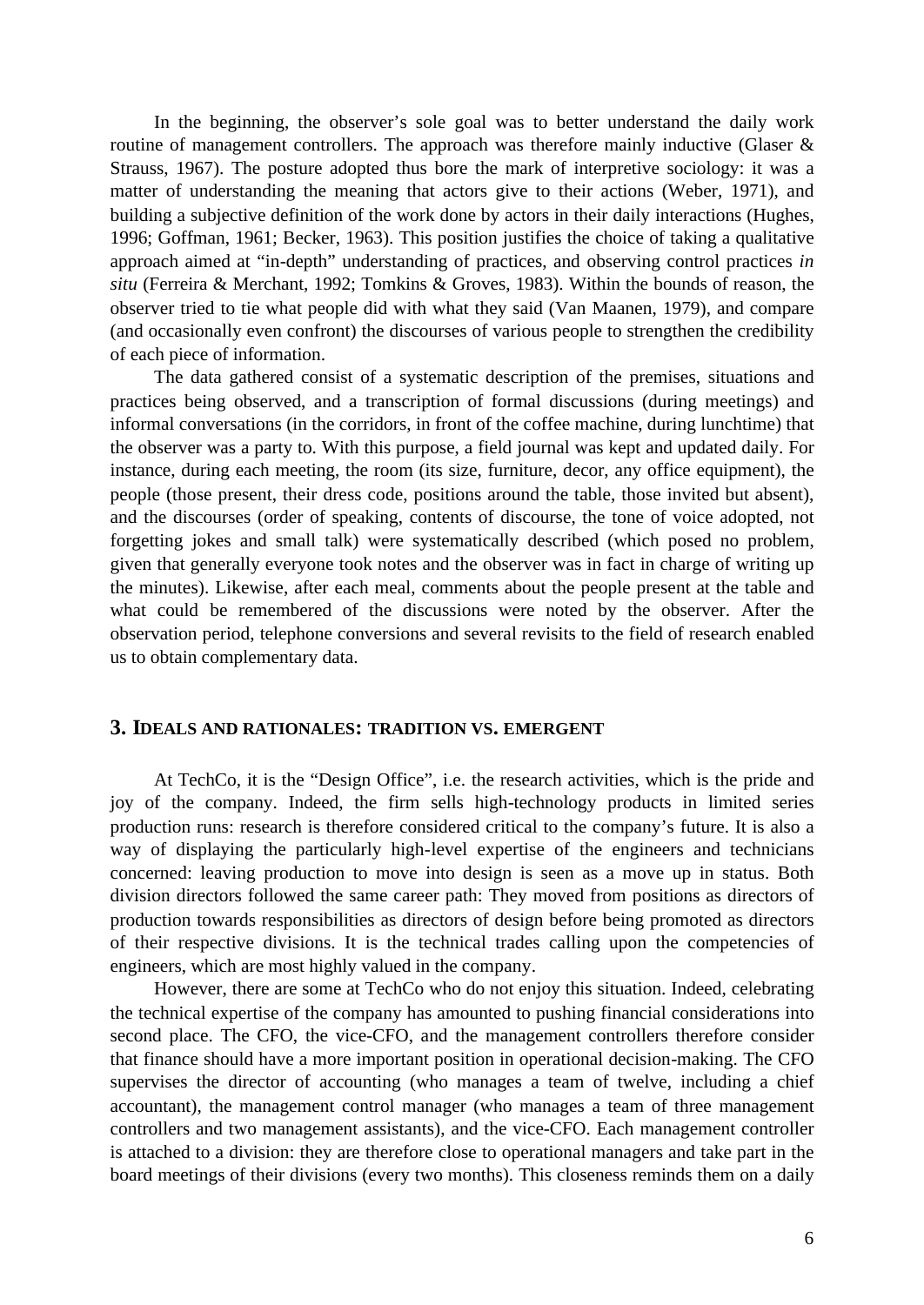basis of the symbolic devaluation of finance in the company, yet still allows them to see, from a financial definition of the business, what may pass as mistakes or weaknesses by operational managers. They then refute a situation that they see as inadequate: They resent their work being perceived as interfering in the work of operational managers.

During an informal conversation, for instance, one of the management controllers complained about the lack of financial follow-up in projects:

(Paul, management controller at Z. Company canteen): For the A380, we had to make two calculators. But the costs went sky-high… so now they are selling at a loss! Well, commercially, we had to be in on it… but still! (…) The division directors don't do enough financial plans, and the studies are not at all accessible to the finance. They hide them and keep everything for themselves. So there are no figures before negotiations. [In my former company], there were always financial simulations, and a sales rep could not sell a project until it had been validated by a financial officer. Here, it's really not like that…

Management controllers (and more generally, representatives of the Financial Management) feel constrained by operational managers in their own work. They come to perceive a certain number of problems, but they cannot react because they are sidelined from the decision-making process. In particular, their position within the organisation does not allow them to constrain operational managers. On the contrary, any claims they make must take into account the operational viewpoint if it is to get through.

Having experienced different situations in their former companies, controllers have difficulty accepting this weakened position. They describe themselves as simple observers, not able to actively participate in decision-making: They see everything, but can say nothing. Their influence passes instead through the management tools that they bring to life on a daily basis (monthly reporting, budgetary procedure), or one-off tools (often Excel spreadsheets) that they create on demand from the division directors. Most often, their tools are no more accepted than their participation in decision-making. But when they link organisational action to accounting they provide an opportunity for interaction.

Following Ahrens (1996), we could say that two "styles of accountability" – technical and financial – oppose each other. These styles are related to divergent rationales and ideals. Technical ideals at TechCo are deeply embedded in its history and culture. The company maintains its historical core by narratives and stories that circulate among employees, thus becoming mythical. Its website includes a significant historical section that celebrates the glorious past of TechCo:

"In 1879, a Frenchman made a maiden balloon flight that changed the course of his life forever. His name was Maurice M., and in 1896 he founded the company that later became TechCo. M. struck up a friendship with one of the century's great balloonists, J Paul. Together, they set up a ballooning society named the Union Aeronautique de France."

"Keen to establish his firm's presence in all areas of the conquest of the skies, M. changed its name in 1909 to Societe Francaise de Ballons Dirigeables et d'Aviation TechCo, incorporating the trade name into the company name for the first time. The workshops, in turn, were taken over and renamed TechCo. The year 1911 marked the end of a transition. The enterprise was no longer a craft venture producing to order. It was now an industrial company manufacturing in large runs and bidding for procurement contracts."

*TechCo website consulted on December 8, 2005 (extracts).*

Thus, the original source of TechCo culture lies in technical expertise and excellence and moreover, in the enthusiastic spirit of its founders. Technical superiority is therefore intimately associated with eagerness and fervour, very positive values.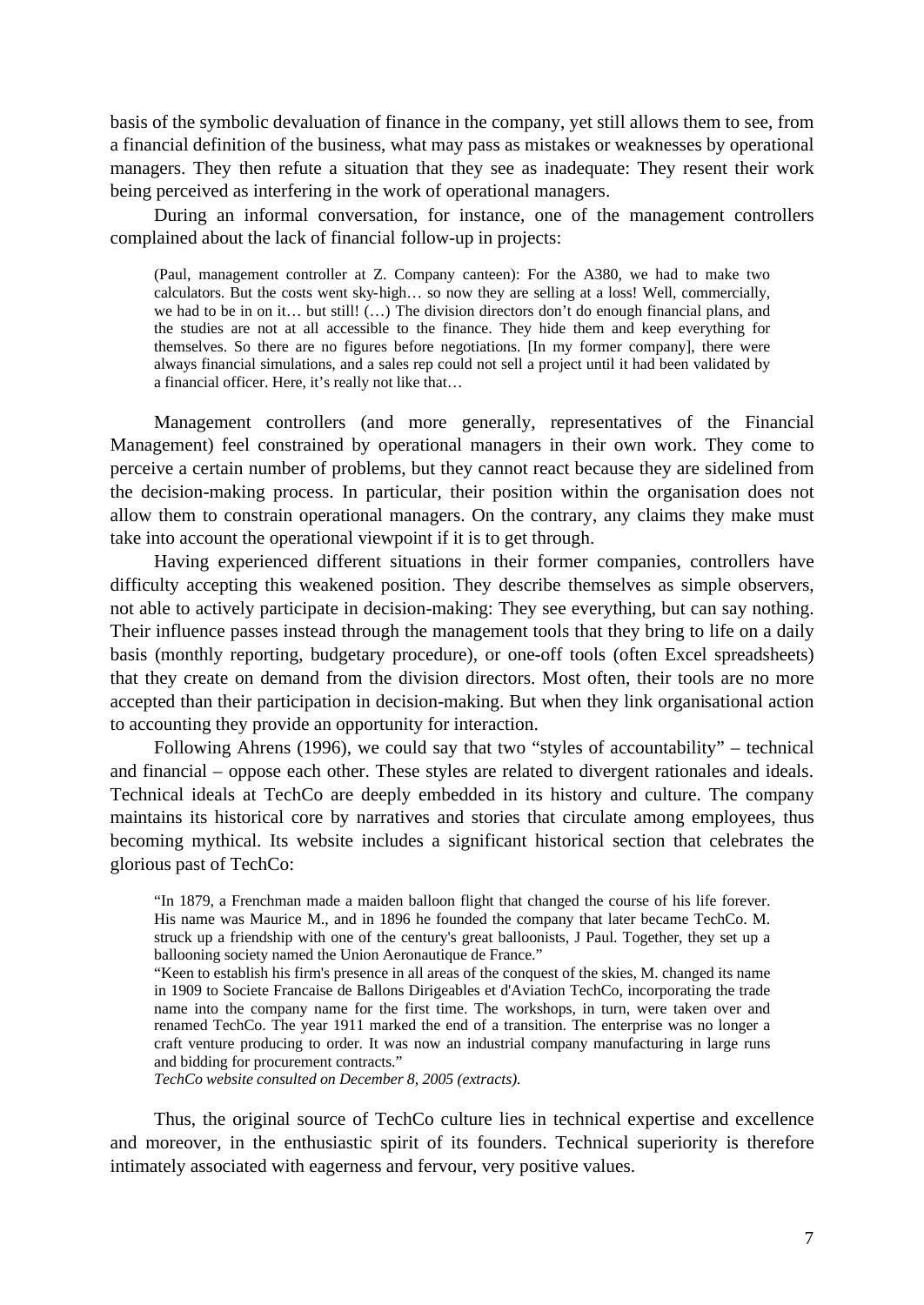Financial ideals lie on discourses that have a different status. Even if they appear on TechCo's website, they don't belong to the rich story of the company. Indeed, in the "Strategy" section, financial ideals appear as an insignificant issue *vis-à-vis* the actual key factors of success: high technology, R&D, manufacturing processes and methods.

"The TechCo strategy is powerfully oriented toward world growth in high-tech sectors to satisfy a demanding customer base; growth in expanding, high-margin markets to secure our long-term future; growth in niches where TechCo can hold leadership positions; steady growth in earnings per share to ensure shareholder satisfaction and loyalty."

"Mastering the most advanced technologies: One of the keys to TechCo's success is its continuous presence on the leading edge of innovation and technology. This enables us to offer products that are efficient, safe, and compliant with the strictest standards and certification requirements. Our efficiency-embodied in numerous patents-is the result of R&D programs focusing on factory performance and manufacturing processes. The programs cover such areas as CAD, CAPM, robotics, and optimization of structural design."

*TechCo website consulted on December 8, 2005 (extracts).*

The unobtrusiveness of financial discourses, in comparison with the current average on most corporate websites, shows that the technical rationale is local and ingrained in history and myths, whereas the financial rationale lies on cosmopolitan actors (Briers & Chua, 2001) and outer discourses linked with globalisation and "financialisation" (Djelic & Quack, 2003). While technical managers' careers stretch out within TechCo just after they graduate, new financial managers have been recruited outside the company in order to renew the financial team.

This situation leads us to say that the "dominant corporate culture" is an engineering culture, close to that observed by Dent (1991) in a railroad company: "Prior to the study, the dominant culture within this management group was well established, and centred on engineering and production concerns. Accounting was incidental in this culture: it was necessary in the technical-rational sense of ensuring that revenues were accounted for and suppliers were paid, but it was not incorporated into the culture among the senior management elite in any significant way. Rituals, symbols and language celebrated the primacy of the engineering and production orientation" (p.707). Within this culture, engineers are judged as more competent to assess work and therefore create management tools. Controllers must not interfere in projects: it is the operational managers who design them and sell them to clients, with the financial relevance remaining a secondary consideration. This engineering culture support a technical style of accountability (Ahrens, 1996): The division manager is held accountable for technical excellence of the products, more than for profitability and margins.

Within the "financial subculture" (Dent, 1991), reality is perceived differently. According to financial officers, the current state of mind was valid when TechCo was a very profitable small-sized firm, but the environment has changed. They state three main arguments to justify their participation in decision-making: the holding expects results in financial terms; clients want to cut costs; the risks of failures are high – notably for projects. Financial officers thus support a competing rationale, and ask for a more financial style of accountability in order to challenge the technical culture.

The technical dominant culture appears through symbolic and material inscriptions. One of the most visible symbols resides in the allocation of buildings. The main site actually contains two addresses, each having a distinct parking lot and reception area. The first address is composed of several one-storey buildings and it houses the senior management, human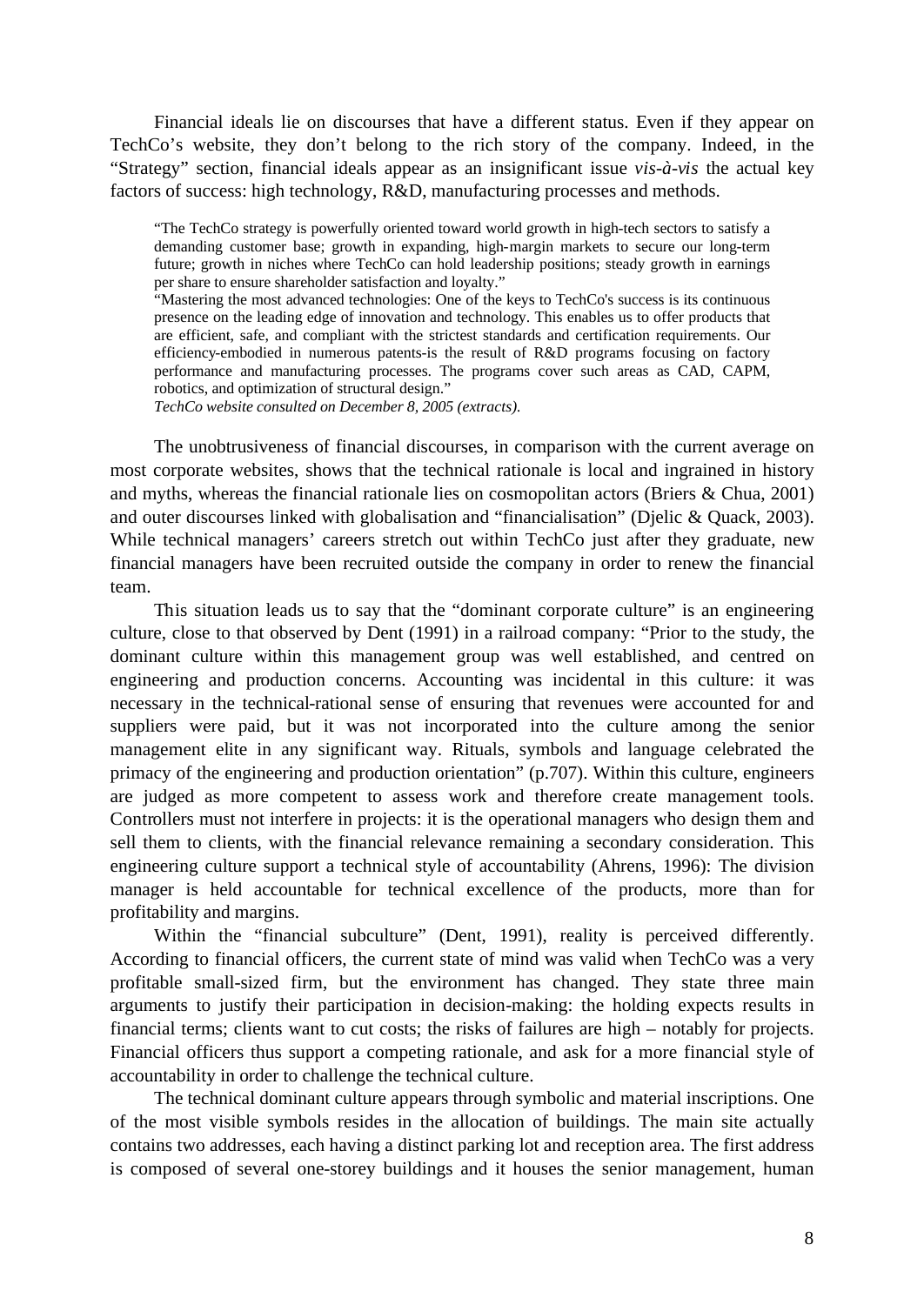resources, general services, the production and research workshops of the two divisions, quality management, as well as the works council and the company canteen. The second, more recent, address is a two-storey building that houses the sales management, financial management, and information systems management. It is possible to move from one address to the other without leaving the building by taking an underground passageway. This second building was built as a response to a problem of space, but being transferred from the old building to the new was seen more as a demotion than as providing more space for the services concerned. A symbolic separation can therefore be observed between the main, more prestigious, activities and the support activities that are isolated, distanced, and hidden away.

Likewise, rituals and symbols bear witness to the pride of belonging to a cutting-edge industry. Air shows or induction days for new employees become an opportunity to show and explain the products designed by TechCo. Also heralding this sense of pride are large posters displayed in numerous rooms, or mechanical parts exhibited in showcases. TechCo's technical culture is so embedded that certain members of the financial management did not hesitate to mobilise it when they celebrated the first steps of the A380, a giant airliner designed by Airbus in which TechCo is participating, or by perpetuating the "myth" of the company's founder, who would land his helicopter in front of his office (which he flew himself).

But the financial officers also deploy their own inscriptions. The CFO, who declares himself far more interested in problems of acquisitions and mergers than in operational management, explicitly hopes to introduce a more financial culture into the company. After graduating with an MBA from the University of Columbia, he worked in the M&A department of a large French industrial group. Management controllers are also "defectors". Before joining TechCo, one of the management controllers worked in an auditing firm owned by one of the Big Four. The other two were headhunted by the CFO from a company reputed for the efficiency of its management control system (Lambert, 2005). Showcasing externally acquired competencies in the divisions and departments reputed for their professionalism and their technical know-how acts as a symbolic inscription for the financial officers.

At TechCo, there are two rationales confronting each other. The technical rationale, more legitimate and embedded in the company's history and culture, puts forward the role and autonomy of engineers. They are responsible for the future of the company and carry out the whole management: no-one else may interfere in the decision-making process. This group, dominant and legitimated by tradition, may be considered as "established" (Elias & Scotson, 1965). The financial rationale, on the contrary, is more emergent and marginal, and is strongly connected to globalisation and financialisation trends (Djelic & Quack, 2003). It relies on outsiders (Becker, 1963; Elias & Scotson, 1965), "fringe actors" (Djelic & Quack, 2003): financial officers stating that the company now needs a new vision focused on financial issues. They believe they could improve the management's efficiency, but feel constrained and sidelined.

#### **4. THE FORMS OF CONFRONTATION**

Engineers and financers confront one another in the name of divergent ideals and rationales. To be institutionalised, their ideals must be objectified (Berger & Luckmann, 1966). At the boundaries, engineers and financers alike have to take over to impose their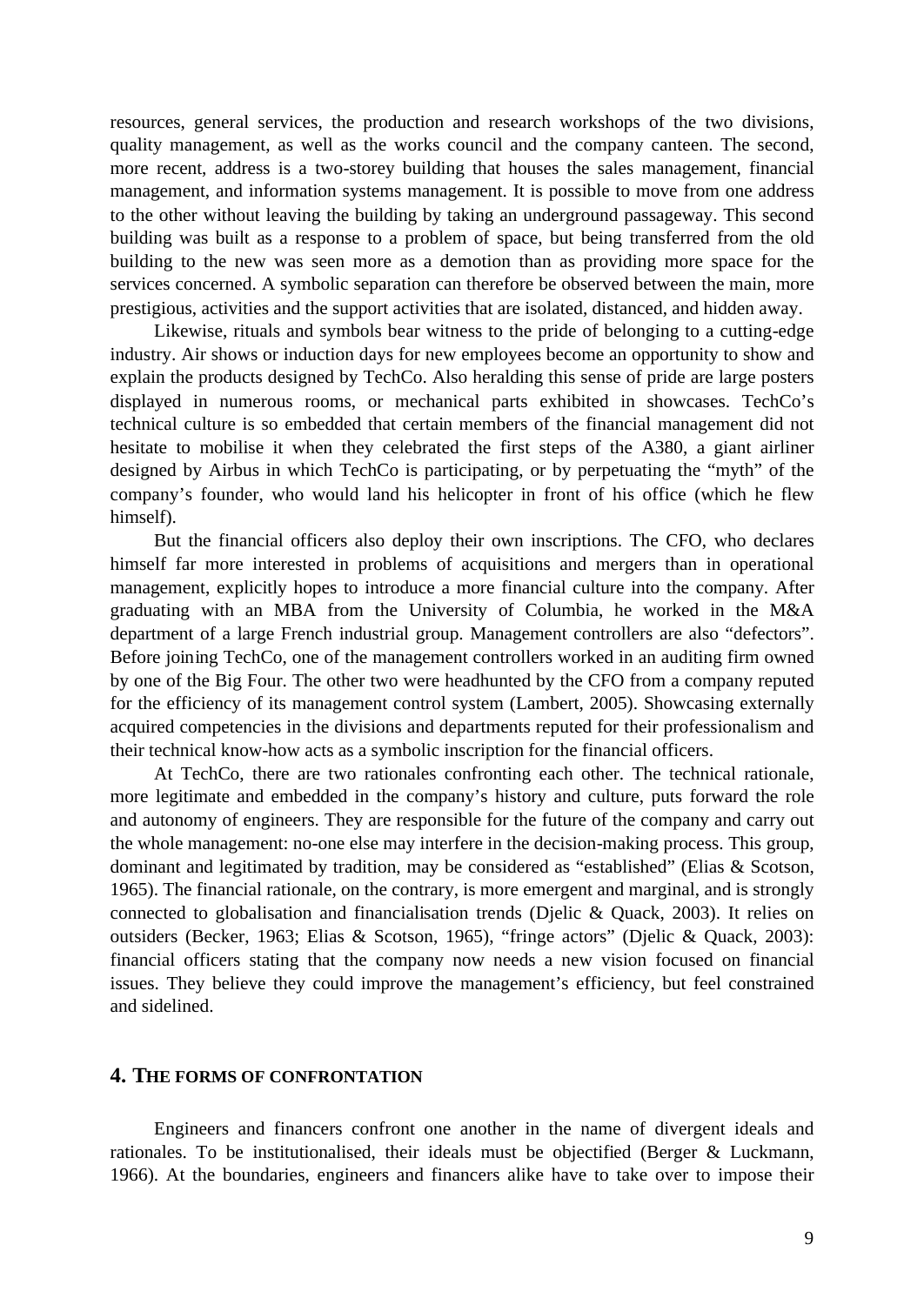rationale instead of the other. The technical rationale is dominant, but the balance of powers may be challenged by mobilising social skill (Fligstein, 2001) and allies (Latour, 1987). We will now show those concrete manifestations in which these two rationales confront each other.

### **4.1 Tactics to redefine the game**

Financial officers find themselves in the position of "challenger group", and must mobilise their "social skill" to legitimise their power (Fligstein, 2001). The vice-CFO, who may be considered a "skilled strategic actor", deploys a number of tactics to obtain the cooperation of operational managers. When he identifies a problem, he starts by looking for all the possible solutions before signalling the problem, so as to position himself as an expert in the matter. He then organises a meeting, but before it takes place, he meets the key people informally to win them over to his side. Finally, during the meetings, he blends technical arguments that are easily understood by operational managers with "accounting jargon", thus avoiding contradictory points of view.

Naturally, these tactics are not always effective. In the negotiation that then ensues, seeking allies becomes particularly important (Latour, 1987). Outsiders are precious allies in these cases, since they do not recognise the dominant culture of TechCo. Thus, the vice-CFO often reminds people that he does not impose changes for the sake of his own pleasure, but because he has been asked to do so. In this way he gains entry into the discussion for his network: when he wants to justify one alternative in relation to another, his phrases regularly start with, "Yesterday, when I was in the office [of the group's CFO], he told me that he saw it more like this…" Consequently, it is no longer he, but a member of the holding, who is making the decision. He is no longer the spokesman for the financial management, but spokesman for a larger, more coercive and more legitimate network (according to a rationallegal legitimacy in the sense of Max Weber, 1971).

Members of the holding are important allies. As shareholder representatives, they can claim property ties as their source of power (Fligstein, 1987). In addition, the holding is not influenced by the same culture as TechCo, the group's cash cow. On the contrary, the holding is listed on the markets and has seen strong external growth. The group's chairman puts great store in modern principles of financial management to be able to provide relevant information to financial analysts. The group's CFO is therefore a powerful ally for TechCo's financial officers.

Inscriptions, the mobilising of social skill and the search for allies consequently enable the financial officers to propose an alternative project to that institutionalised by the engineers. The two rationales stem from different sources of power. The technical rationale is based upon traditional sources of power, that are highly symbolic; they have been institutionalised in the past, and so appear in the corporate structure, which makes them the hierarchical source of power. The financial officers thus need emergent sources of power and allies in order to impose themselves. It must be noted however, as Fligstein (2001) points out, that the search for power cannot be a declared goal. On the contrary, the motivation displayed by financial officers is not to increase their power, but to instil sounder management and a long-run vision. Consequently, they avoid criticism from operational managers, who would never accept financial officers acting in their own interests.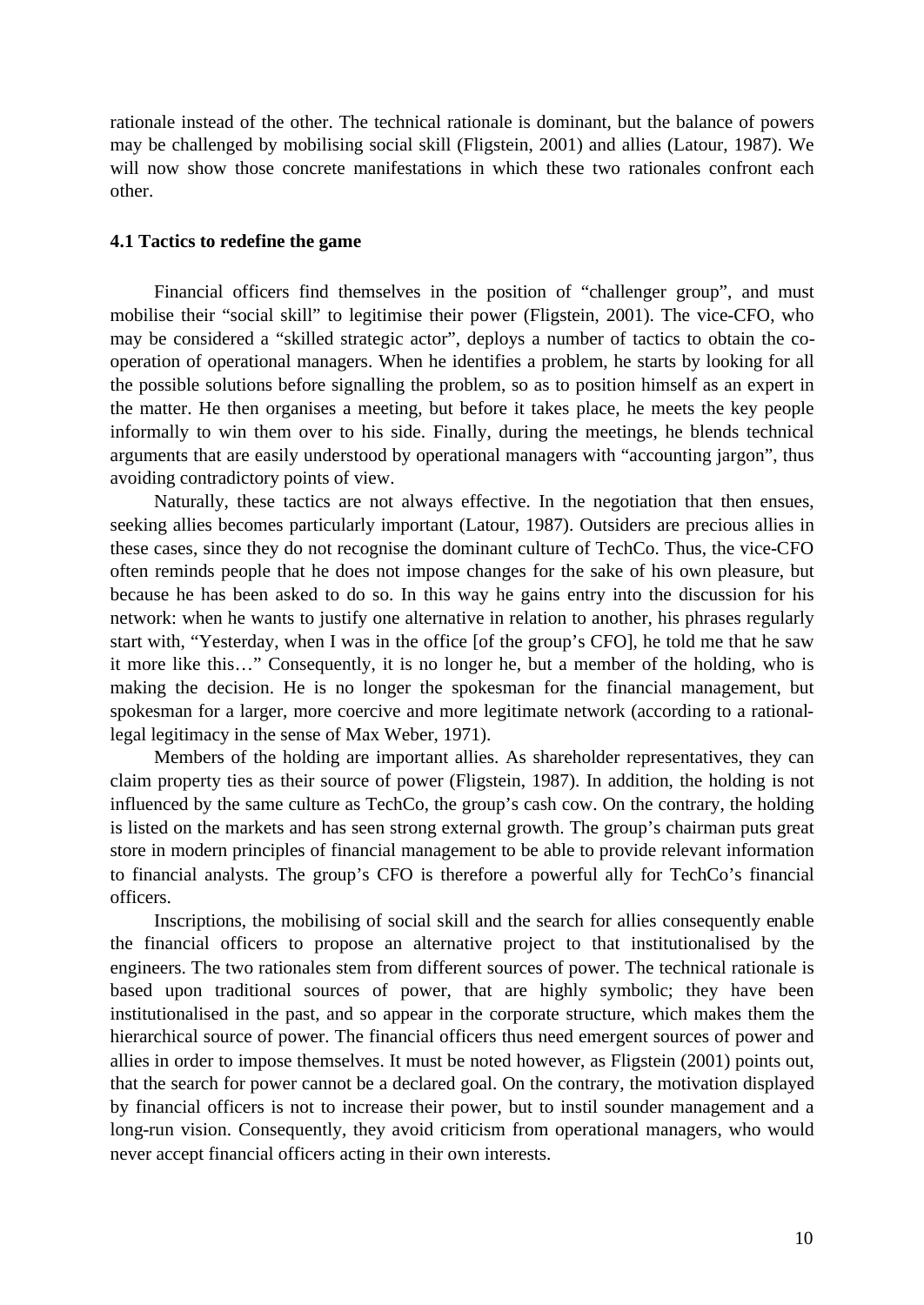Since both groups speak with the same voice about improving the management in the company, it is their choice of a "style of accountability" (Ahrens, 1996) that is a point of contention. As a result, they translate a struggle for power into a struggle over control. In financial officers' definition of the situation, the behaviour of operational managers is consequently perceived as a resistance to control. But it is not a matter of resistance to the institution (Oliver, 1991; Prasad & Prasad, 2000; Ezzamel, Willmott & Worthington, 2004; Thomas & Davies, 2005), since, on the contrary, the operational managers represent the existing institution. Nor is it a matter of resistance to change, because the division directors are also looking to improve the company's results. Financial officers act as carriers of financialisation, threatening TechCo's traditional culture and engineers' key positions. And yet engineers don't oppose a blind and fruitless resistance. They are not passive either. Both groups are conscious of the necessity for the company to be financially competitive. But, as they disagree about the means to achieve this objective, they support competing projects confronting each other. They lay claim to a shared overarching objective but support competing trajectories to achieve it.

#### **4.2 Conflicting styles and trajectories**

Role ambiguity is a major outcome of these conflicting trajectories (Hopper, 1980). But it is not a matter of individuals facing tension due to contradictory perceived roles. It is a matter of separate populations claiming to expertise in the same issue (Gendron, Cooper & Townley, 2007). For instance, controlling purchasing or investment requests is particularly sensitive. For purchasing raw materials, financial officers are totally excluded from the validation process. Moreover, although management controllers are integrated into the process of requesting investment, they resent its under-instrumentation: devices that they got to know elsewhere, and that appear relatively standard to them, do not work at TechCo. Management controllers receive investment requests from operational managers; but they receive these requests at the same time as the directors – or even after them –, without being able to validate them *ex ante*:

(Paul, management controller of Z. In his office) He shows me how the system for approving investment requests works. He opens one of his emails and shows me the whole chain of command. Someone makes an investment request; he sends out an email with attachments. There is one message and several names with boxes to tick. Some are ticked, others not. I notice, amongst others, the name of the Chairman, the CEO, division directors and the CFO. There must also be Paul's name somewhere since he received it. The attachments are Word or Excel documents that explain the investment. There isn't really any format and according to Paul, "some put in the minimum". For example, there is another message from the CEO asking for details, then an answer. The CEO insists: given the investment, an IRR must be calculated. Paul explains to me that here, they look at the IRR, whereas in his former company they focused more on payback… (…)

He shows me some spreadsheets. Some calculations have been done. He complains that this message has been sent to everyone at the same time. So the CEO can give his agreement before Paul can make any calculations. In his former company, in contrast, it was first sent to him, and once he had validated the calculations, it was forwarded to the decision-makers.

As a result, he shows me a file that comes from his former company. It's an Excel document containing fifteen spreadsheets. The first is a provisional income statement over four years with payback marked right at the top. The other pages present spreadsheets justifying the calculations and hypotheses. It is very detailed. He explains to me that, for a very large investment, it could take him up to six months before validating.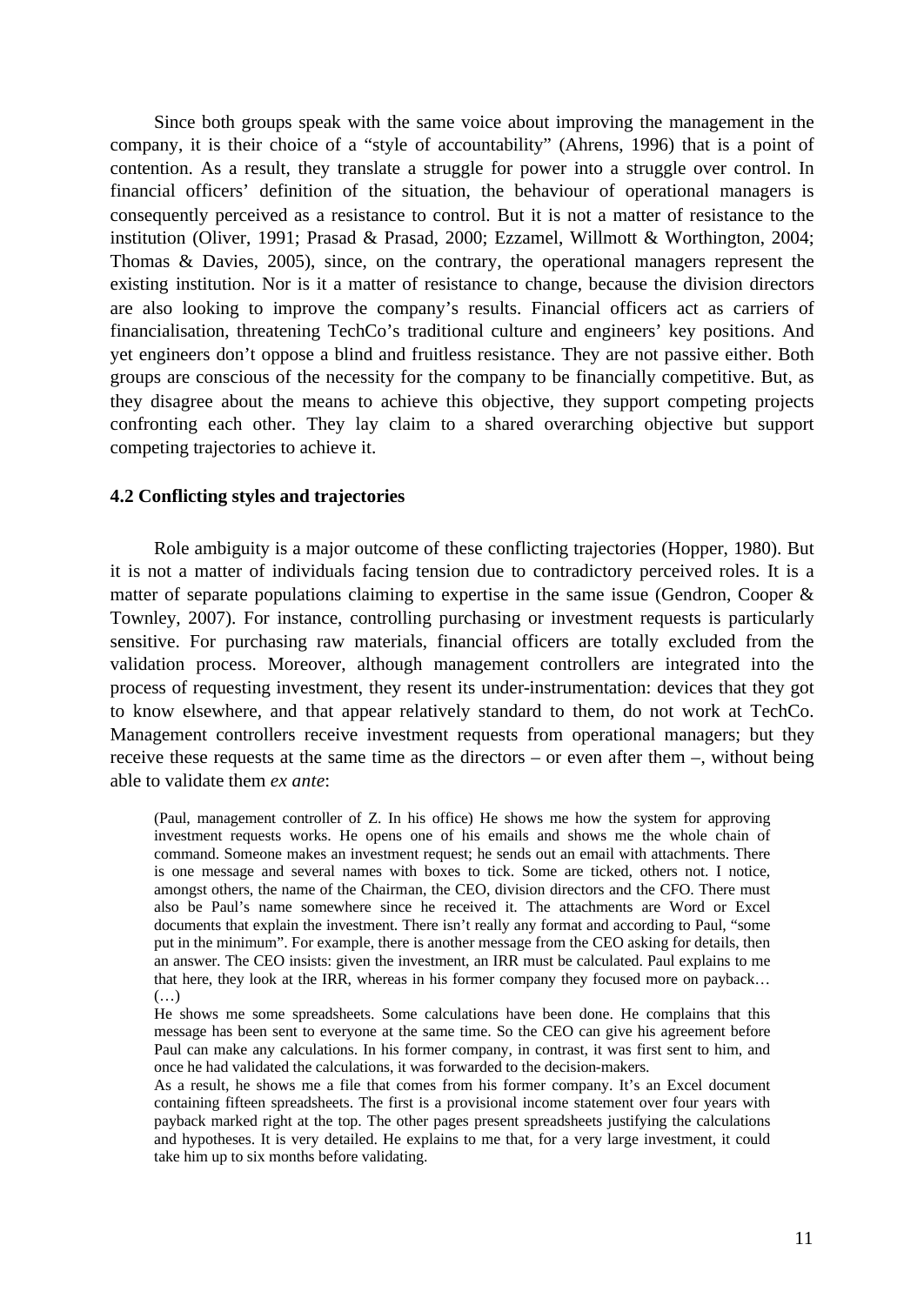Here, on the other hand, when he calls the person who sent the investment request, the person is always very surprised. Apparently, his initiative is frowned upon. (…)

Formal meeting. No operational managers are present.

Bernard (controller of another company in the same division): For the investments, we have to put in place budgetary control. Someone makes a request: if he has the budget it goes through, otherwise it's blocked. For the time being, anybody can spent 100,000 dollars without our seeing anything!

Patrice (CFO) contradicts Bernard, but Jean-Michel (accounting director of this same subsidiary) agrees with him.

Bernard: It's purely for our information! And that goes for the purchasing requests too.

Jean-Michel: There's no algorithm or calculation to do, its just document management. Management control has follow-up, but it comes *a posteriori*!

Eric (management controller from Y) agrees with him.

Claire (management assistant): I print off a statement every Monday that I send to the budget managers…

Fabrice (vice-CFO): But it is sent out very discretely! So there's no coercion involved. In the interests of keeping things running, people aren't blocked…

Description of the purchasing procedure. When a purchase is made, the financial management has no right to oversight or approval: it is the director of purchasing who validates. Likewise, when a delivery is performed, the invoice and delivery note must be reconciled. If the amounts differ, another procedure starts. Within a certain margin (variance of less than five percent), the reconciliation is nonetheless performed automatically, as if the amount were correct. But the verification procedure may be short-circuited: purchasing can "force through" validation, whatever the difference amounts to. Certain members of the financial management and the information systems management therefore make the following comment: "there is no longer any limit, purchasing can do whatever they want." The vice-CFO even talks of a "failing in internal control". But not everyone is surprised by this system: according to Claire, we must not block operations pointlessly.

Standard financial devices therefore do not impose themselves when faced with the influence of technicians. They trigger controversy when financial officers dare to brandish them and, most of the time, they encounter rejection. Financial managers cannot define the content of their jobs themselves: their goals, their role and therefore their identity in the organisation do not depend on them, but are defined by operational managers.

Competition between financial and technical managers hinges on another type of device. Every two months, divisional board meetings bring the two sides together. The unity of time and place gives this device a particular character. Here, it is simply a matter of spotlighting this rivalry, so often have the more or less accepted roles of each side been rehearsed.

(Eric and Paul, management controllers. In the company canteen). Eric tells us there is a meeting at 2 p.m. I ask him some questions, so that he will give me more details.

Eric: Every two months, there is a board meeting for each division, with the top executives of the division, the financial director, the CEO, the sales director, etc. But twice a year, and it happens to be today, the Chairman is also there. And today, the meeting's in English because the CEO [of an American company that has just been bought out] is present. (...)

The heads of division must present the situation: ten minutes spent on the accounts; between two and three hours spent on the rest (notably, big projects in progress).

Paul: At  $[my]$  former company, it was quite the opposite.

The observer: It must be rather interesting for you to be present at this type of meeting; it allows you to have a global view of the business. And what's more, that means you are integrated into the boards, with the Chairman and all…

Eric: Yes, well… sometimes I wonder if it wouldn't be better if we weren't at those meetings! (Surprised look from the observer). Well, I mean… in fact, we act to divert attention. When the board gets to the difficult points, they [the division directors] prefer to pick up on an accounting problem. Then everyone turns to us! So we explain to them where it comes from, what it means,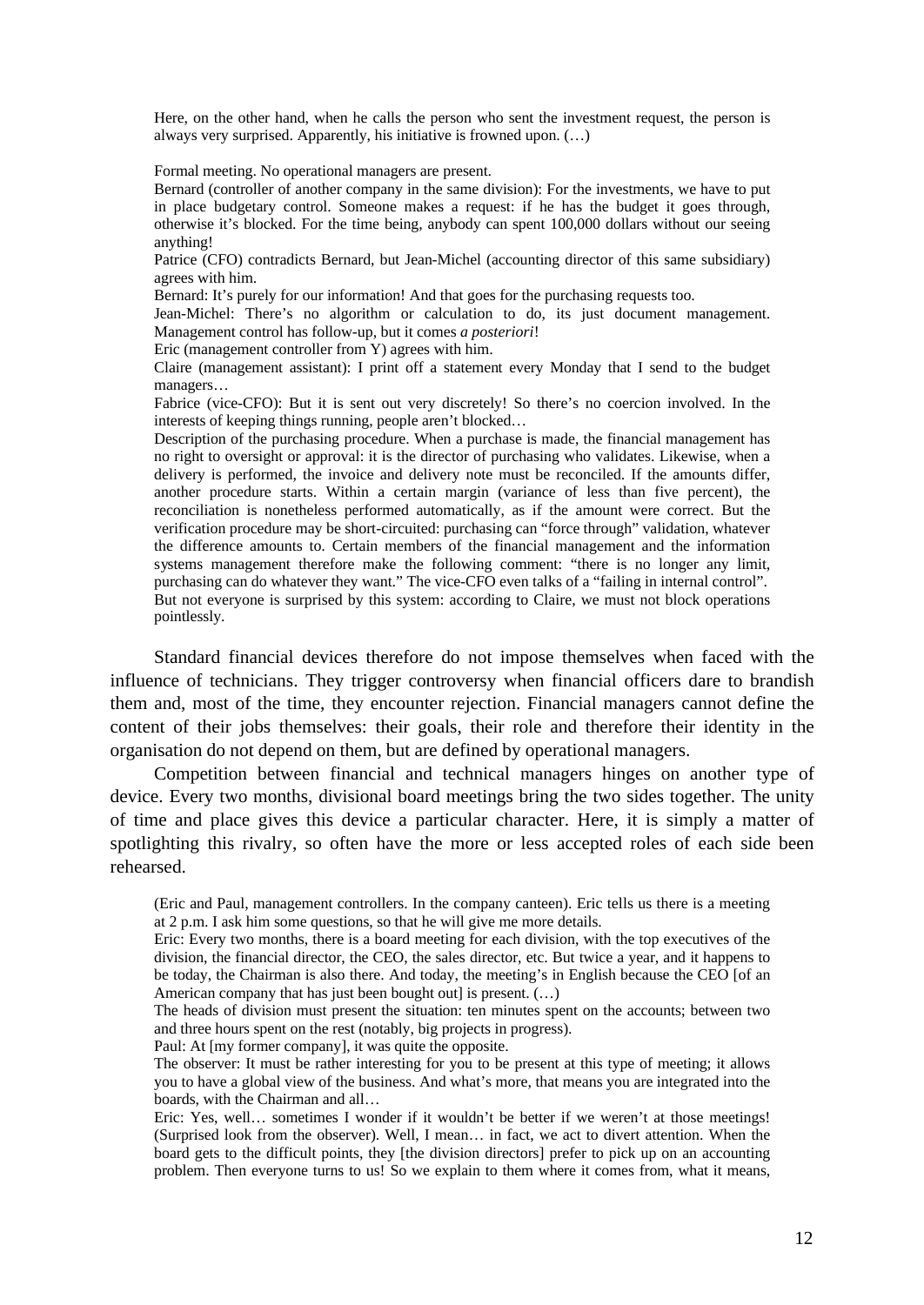etc. And that can take half an hour… In short, they throw everything back at us! And when that's over, we move on to something else. In that way, they don't have to explain themselves on a point that raises problems.

As devices that set the stage, board meetings bring together technicians and financial officers in a single place only to confirm the supremacy of the former over the latter, at least in the eyes of the latter.

This regular confrontation, transformed into a routine, reminds management controllers on a daily basis that they are not legitimate. In return, they refute a situation that does not appear to them to be adequate: instead of taking part in decision-making, they have the feeling of justifying decisions. As a result, their role does not seem to be to draw the attention of managers to particular points, but rather to divert the attention of the senior management and prevent it from seeing certain problems arise. The consequence of this situation is doubt cast on the correct translation of how the company runs into the accounts. There is therefore a loss of confidence in the relevance of accounting data: management devices cannot therefore be legitimately conferred on representatives of the financial management.

Supporting a specific rationale, financial officers at TechCo try to enter decisionmaking processes. Using social skills and enrolling allies, they begin to gain entry to their network (Callon, 1986; Latour, 1987). They advocate following a competing trajectory to achieve the shared objective of improving the management in the company. This project is based on a more financial style of accountability (Ahrens, 1996). Within this style, operational managers would be accountable for profitability and margins, and financial officers' role would be to help them to understand accounting and its links to operations.

#### **5. FROM STRUGGLE TO NEGOTIATION AND CO-OPERATION**

However, the discourse of managers is very different. According to them, in stark contrast, the financial management conducts its projects and rolls out its own tools without taking the problems facing these managers into account. The financial officers serve their own interests, or those of the senior management, but not those of ongoing operations. This criticism comes out, for instance, in the following discussion:

The vice-CFO tells him where the situation stands.

Fabrice (less calmly): But it is not I who wants to change everything! Let me remind you that I was asked to do it at branch level…

Fairly quickly, Julien losses a little of his confidence, and appears rather forlorn (he looks at his plate, speaks less loudly, and has stopped smiling at Fabrice's arguments).

Fabrice: But that's what I intended to do.

<sup>(</sup>Company canteen. Present are the vice-CFO, the director of accounting, the chief accountant, the management control manager, two management controllers, the director of division Z and the director of design for this same division)

Julien (director of division Z), in a provocative tone: So, where are we with the project [for adopting the production software as an accounting software]?

Julien (almost annoyed): What I see is that it is going to force me to change. But what I don't understand is, what it is going to bring me? I'm not saying that my system is optimal, but at least it exists…

Fabrice, calmly, puts forward several arguments. Julien answers him.

Julien: What I suggest is that you come to see what I do and see how you can sort out your bonds afterwards.

Julien: You see, what I resent is that reporting is done for the CEO and not to help operational managers steer their activity.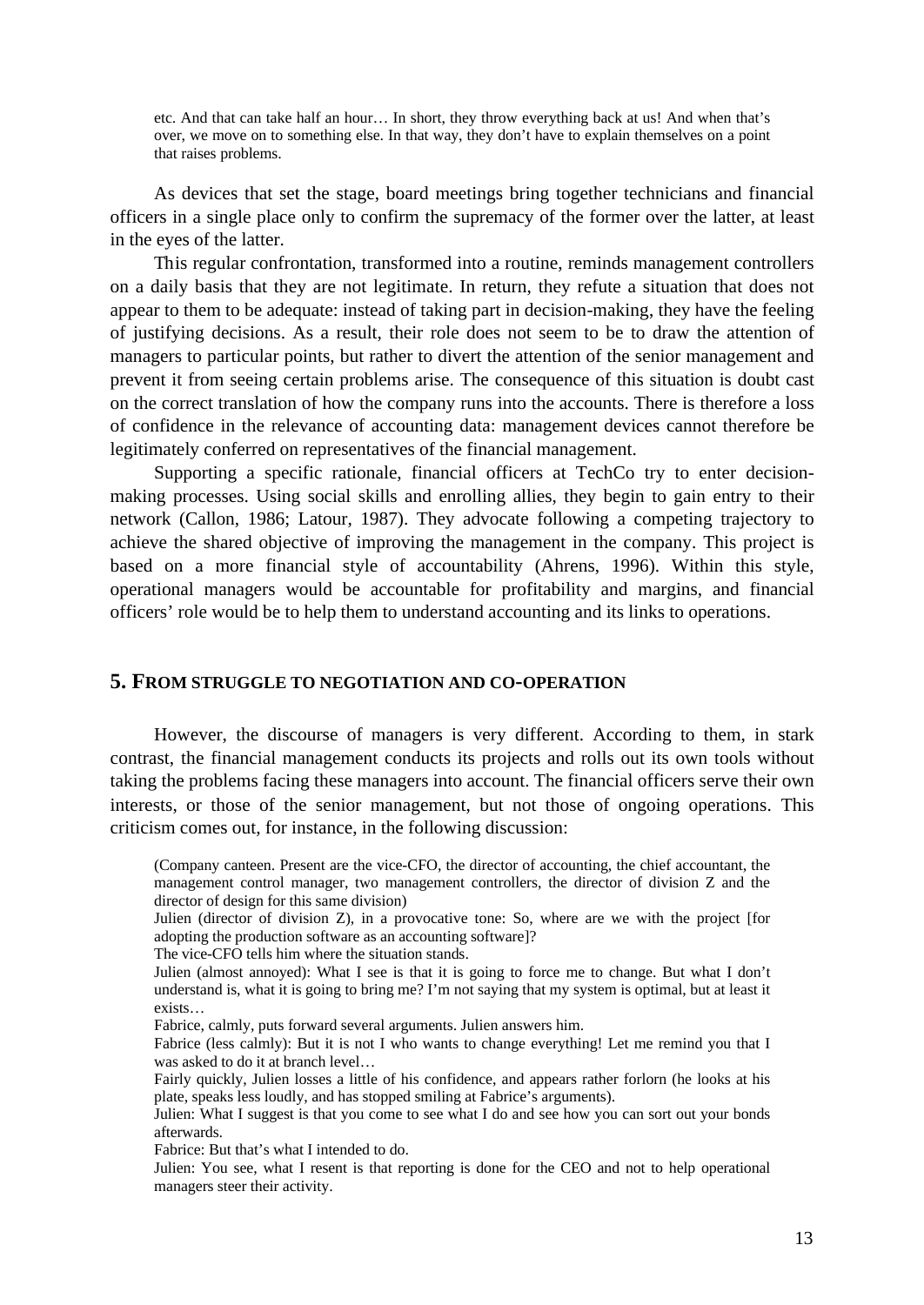Véronique (management control manager): But reportings can be useful to different people…

Operational managers therefore resent management tools being used to evaluate their work, but not being used enough to help them out. One important point is that the discourses are contradictory: according to management controllers, operational managers do not let them participate in ongoing operations; according to the operational managers, management controllers work mostly for the senior management and not enough for them. This contradiction is related to role conflicts of management accountants (Hopper, 1980): operational managers and financial officers disagree about what it means to "help operational managers steer their activity". Management controllers would like to actively participate in decision-making, whereas operational managers want them to provide hard numbers in reporting. When Julien states that "reporting is done for the CEO", he actually means that it is mainly about accounting numbers.

While French management accountants seem close to German ones (Ahrens, 1997; Ahrens & Chapman, 2000), they identify with British accountants. These conflicting "virtual social identities" (Goffman, 1963) might be subsumed within a specific and situational identity. To achieve this convergence, financial officers need to move from conflicts and struggles to co-operation with their audiences.

Management accounting devices are indeed used by financial officers as both weapons and tools of negotiation and pacification. They become offensive, with a relative degree of effectiveness, whenever financial officers seek to import traditional financial methods into TechCo. On the other hand, management accounting devices cause appeasement whenever, *in fine*, they are accepted by both sides. Ideals enclosed in these non-humans become hard facts (Latour, 1987). Management accounting devices uncover controversies but, whether after explicit or non-explicit negotiation, they sometimes point the way towards a peace that, although precarious, makes "living with each other" possible.

The monthly routine of reporting uncover a harsh controversy (see above). However, it hinges on a book (often only called "the P&L") constructed by financial officers but defended by engineers. When operational managers have to report to senior management, they thus need financial officers to translate accounting numbers into technical issues. The two populations cooperate and reporting contributes to pacifying relations.

Another management device, implemented during the observation period, will enable the financial officers to limit "power asymmetry" of the relationship (Bigus, 1972): it is the implementation of an ERP system (Chapman, 2005; Dechow & Mouritsen, 2005; Quattrone & Hopper, 2005). Indeed, by connecting their tools to those of operational managers, the financial officers manage to renew their dialogue with the latter: they begin to "cultivate" the relationship (Bigus, 1972). However, concessions are also necessary: rather than using the group's ERP system, TechCo has bought the accounting module of the production software already in place. But the situation is very different: from the moment that devices are connected, any modification of the software has an impact on the work of the financial management, and operational managers can no longer change their devices without informing the financial officers. Discussion, interaction and co-operation enter everyday practices. Eric, a management controller, perceives the interest of the new device, as much in his work as in the relationships that he maintains with operational managers:

<sup>(</sup>Informal discussion, two months before the launch of the new software)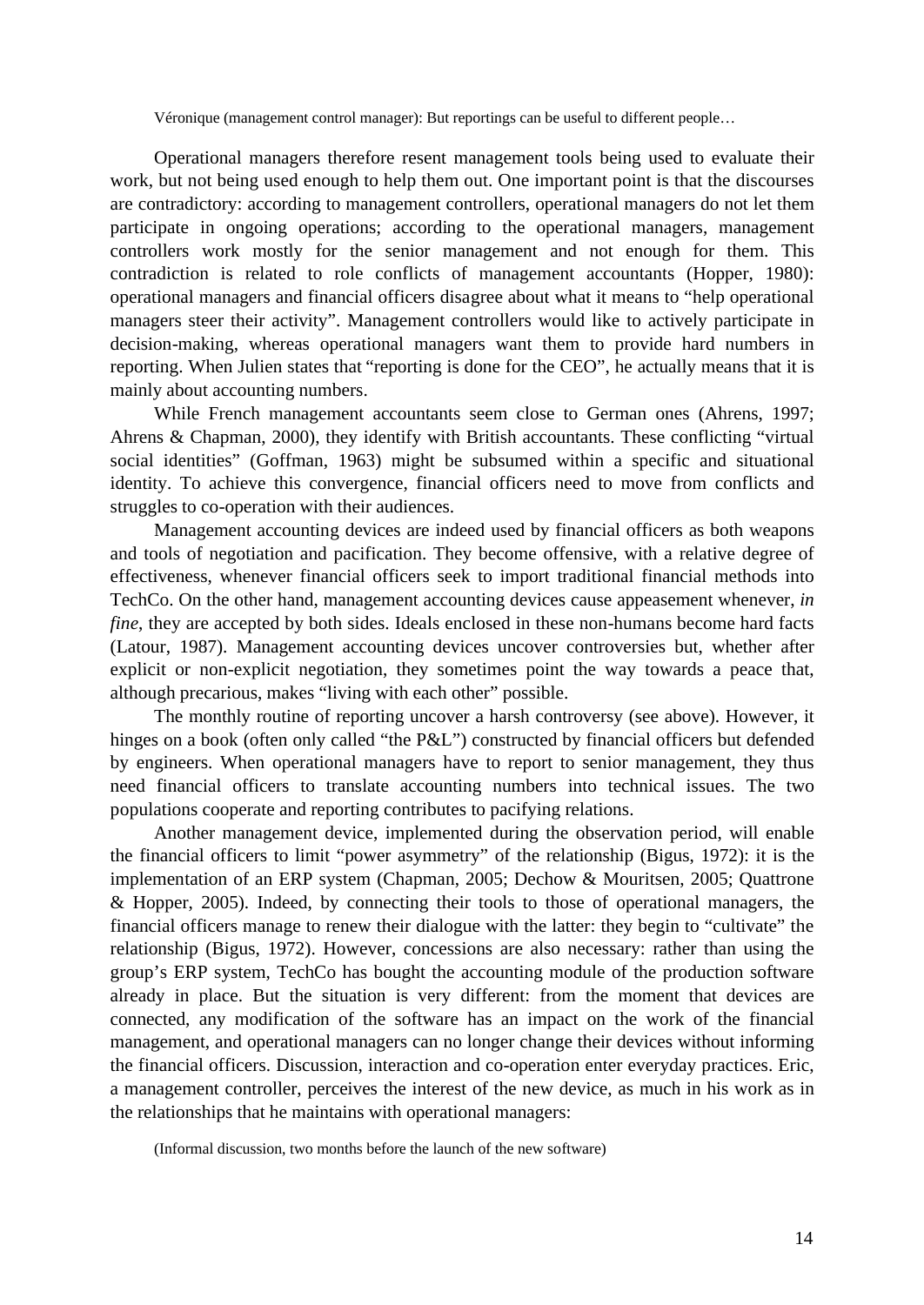Eric: The problem is that we cannot always link up with accounts. The result is the same… In fact, all the cost and sales accounts are right, but it is the management accounting that poses a problem. And the unexplained variance can be a million euros!

Hence the interest [in the new software]. In [this software], variance is targeted, which means that, because it is a production software, there are already variance accounts into which all the data that we need are entered. This could allow us to have the [reporting] book by pushing on a single button.

Paul: Yes, because for the time being, closure entails three and a half days of calculations and a day and a half of analysis.

Eric: But it's going to be better, since it's going to be an ERP…

The observer: But in fact this software seems a lot more oriented towards operations, when an ERP like SAP seems to be more oriented towards finance…

Eric: Ah, that's for sure. But [this software] was bought by the divisions ten years ago, so now we have to adapt. It would be too complicated to get the divisions to change…

(One evening, in the company canteen. All members of the financial management and the information systems management are invited to celebrate the successful launch of the new software)

Eric: It works rather well. There are a few difficulties right now, but in the long-run it's really very good. It's integrated… Things will be faster: there are things we do now that we won't have to do anymore. And it gives us a better position with regard to operational managers. Before, when they used to ask where a figure for an overspend came from, it was difficult to explain. Now we can more easily go back and it's in [the same software], so we can trace back to things that they input themselves. Afterwards, the problem comes either from a wrong entry, or from a real problem.

In this new system, the controllers can go back to the source of the data, meaning an action performed by an operational officer. It is then no longer possible to blame the accounting translation. Therefore, it is by getting as close as possible to operations that the financial management succeeds in introducing its tools. Financial officers then produce devices that directly interest operational managers, whilst remaining the only ones able to decipher them and translate them into the language of operational managers. The financial management then becomes an obligatory passage point for operational managers (Callon, 1986; Latour, 1987).

Consequently, management accounting devices appear as the central point in the tension between the two rationales, their ideals, their discourses and their inscriptions. Even though they do not exhaust the struggles and controversies, they open the debate between contradictory points of view. Their implementation, their development and their daily management are therefore one way of crystallising relationships, and illustrate the progressive construction of a negotiated order (Strauss, 1992), of shifting compromise between two rationales (Simmel, 1955).

## **6. CONCLUSION**

At TechCo, two groups support competing styles of accountability (Ahrens, 1996) and relate their projects to divergent rationales: their visions are contradictory. Even if they seek to achieve the same objective, they may disagree about what that should imply in terms of practices. This situation creates role conflicts (Hopper, 1980), or even identity conflicts. As TechCo's story tells us, the struggle between professional groups may last before the victory of one of them. A rather long period of coexistence between several rationales thus may exist. But divergent trends and interests may lead to occasional and situational convergence and agreement (Elias, 1939; Simmel, 1955). Positioning ourselves at the very moment when the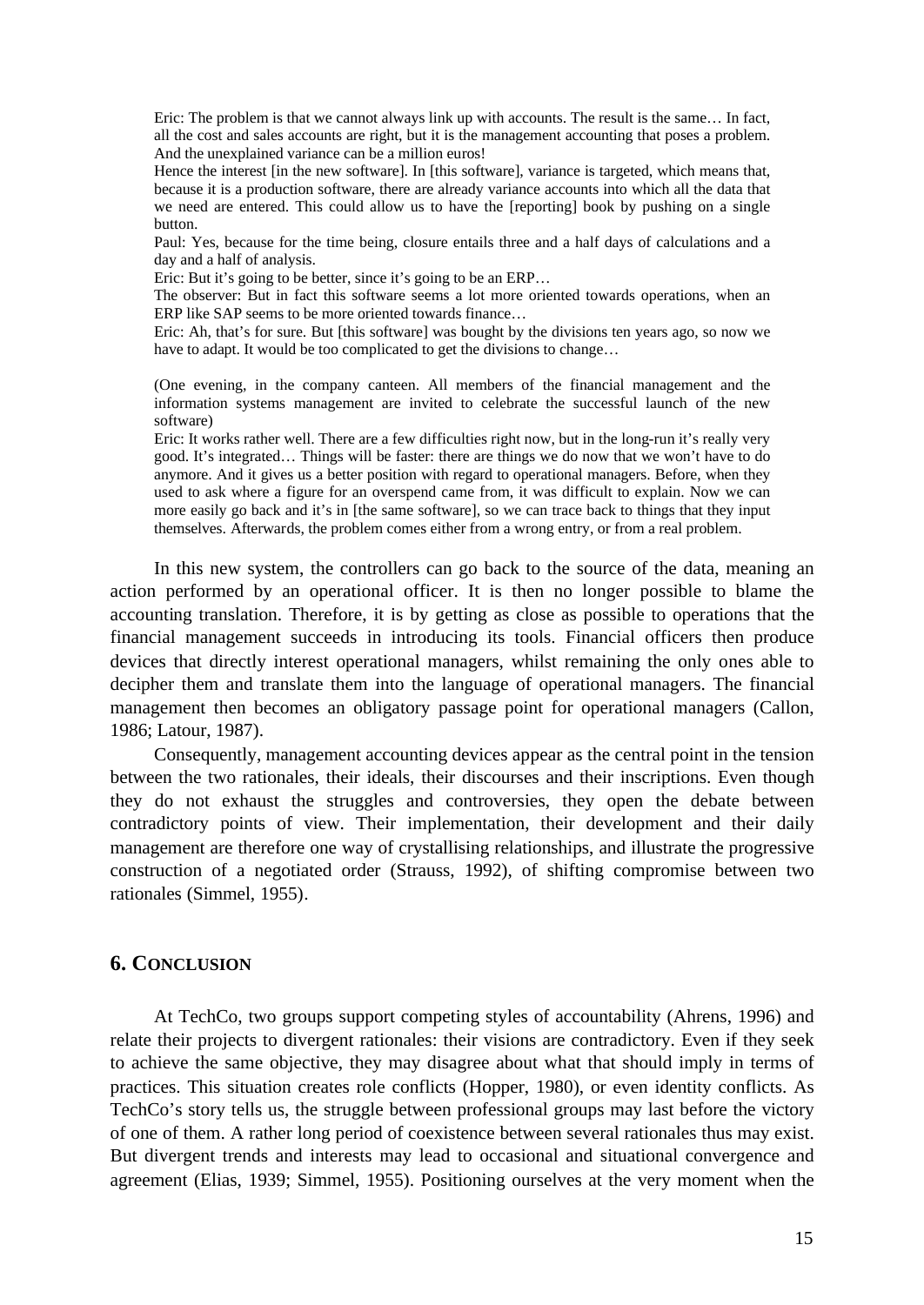result is not clear, we then see how intraorganizational struggle involves negotiation and even co-operation between competing groups. Our point is not to say that an organisational order based on co-operation always appears. But competing groups, even when they disagree about what is appropriate organisational behaviour or good practices of accountability, sometimes interact and co-operate. Their goal is not always to achieve domination against the other, but to find a way to live with each other.

At TechCo, one emergent rationale begins to modify the traditional style of accountability, but does not replace the established rationale. More than the domination of a rationale over the others, it seems to be this confrontation between rationales that explains the construction of organisational roles and occupational identities. However, by working with each other, financial officers as well as operational managers alter their respective definition of the situation. Interaction and co-operation thus modify their rationales. "The proposition that values influence behavior is insufficient; it is equally true that situations influence values" (Becker, Geer, Hughes & Strauss, 1961, p.430; see also Quattrone & Hopper, 1999).

These situational roles and identities are related to a negotiated order (Strauss, 1992), or "hovering organisational order" (Ahrens, 1997), translated into a situational and negotiated control. This is not a "control over" (Boland, 1979), because there is no hierarchical link between operational managers and financial officers. Nor is it a "control with" (Boland, 1979), based on shared values and beliefs, since, on the contrary, the two groups follow divergent ideals and rationales. It is best described as an assemblage of heterogeneous informal arrangements continuously renegotiated to face specific concerns. Studying the coexistence of competing rationales and the translation of intergroup relations from conflict to relative co-operation thus might help us to open up new ways of understanding the construction of accounting and management control.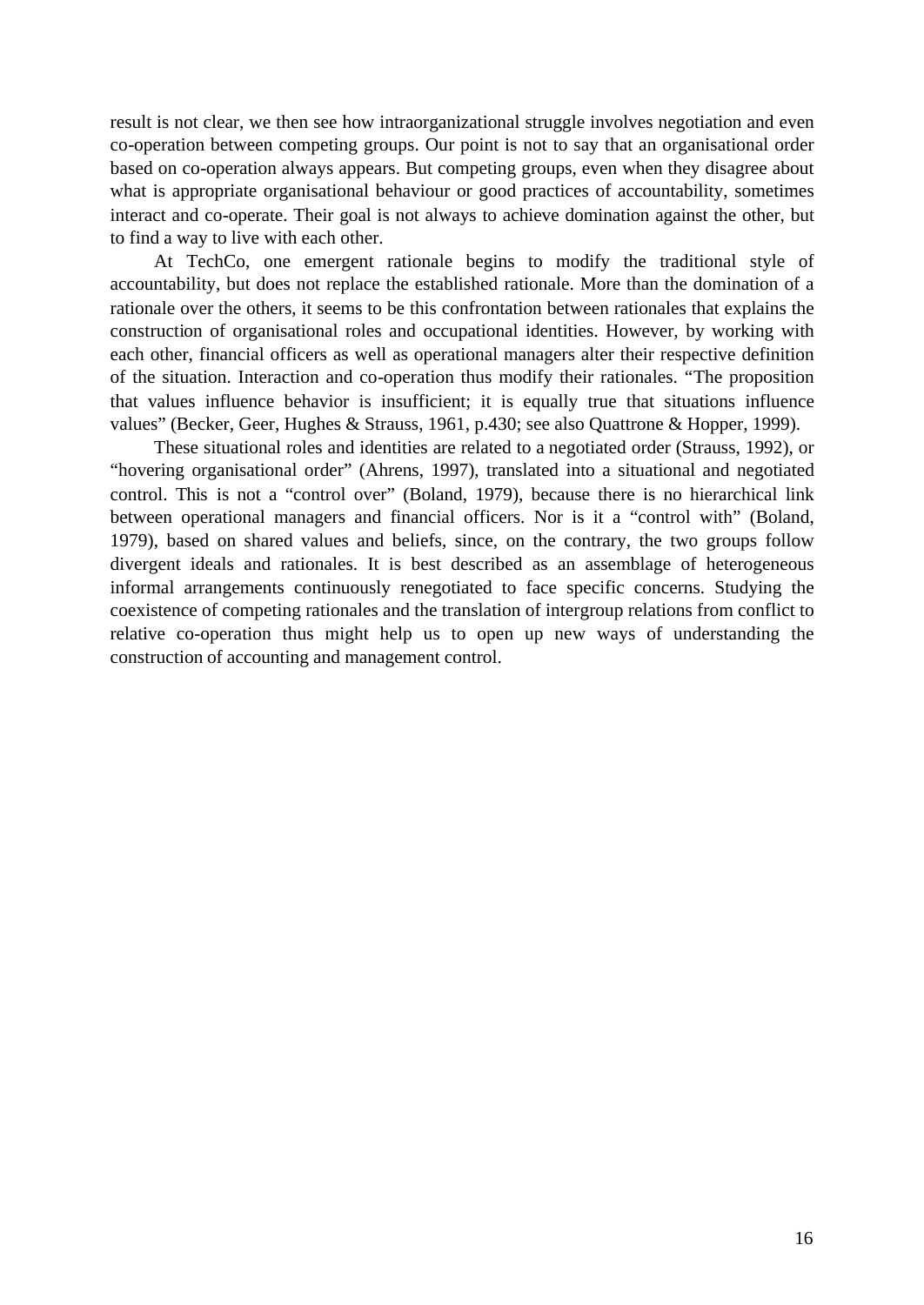## **BIBLIOGRAPHY**

- Ahrens T. (1996), Styles of accountability, *Accounting, Organizations and Society*, vol.21, n°2/3, pp.139-173
- Ahrens T. (1997), Talking accounting: an ethnography of management knowledge in British and German brewers, *Accounting, Organizations and Society*, vol.22, n°7, pp.617-637
- Ahrens T. & Chapman C.S. (2000), Occupational identity of management accountants in Britain and Germany, *The European Accounting Review*, vol.9, n°4, pp.477-498
- Ahrens T. & Chapman C.S. (2007), Management accounting as practice, *Accounting, Organizations and Society*, vol.32, pp.5-31
- Ahrens T. & Dent J.F. (1998), Accounting and organizations: realizing the richness of field research, *Journal of Management Accounting Research*, vol.10, pp.1-39
- Armstrong P. (1985), Changing management control strategies: the role of competitions between accountancy and other organisational professions, *Accounting, Organizations and Society*, vol.10, n°2, pp.129-148
- Becker H.S. (1958), Problems of Inference and Proof in Participant Observation, *American Sociological Review*, vol.23, n°6, Dec., pp.652-660
- Becker H.S. (1963), *Outsiders. Studies in the Sociology of Deviance*, The Free Press, 224 p.
- Becker H.S., Geer B., Hughes E.C. & Strauss A.L. (1961), *Boys in White. Student Culture in Medical School*, Chicago, The University of Chicago Press, 456 p. (ninth printing, 2005, Transaction Publishers)
- Berger P. & Luckmann T. (1966), *The Social Construction of Reality*, New York, Doubleday (tr. *La Construction Sociale de la Réalité*, Méridiens Klincksieck)
- Beunza D. & Stark D. (2004), Tools of the trade: the socio-technology of arbitrage in a Wall Street trading room, *Industrial and Corporate Change*, vol.13, n°2, pp.369-400
- Bigus O.E. (1972), The milkman and his customer: A cultivated relationship, *Urban Life and Culture*, vol.1, n°2, pp.131-165
- Boland R.J. (1979), Control, causality and information system requirements, *Accounting, Organizations and Society*, vol.4, n°4, pp.259-272
- Briers M. & Chua W.F. (2001), The role of actor-networks and boundary objects in management accounting change: a field study of an implementation of activity-based costing, *Accounting, Organizations and Society*, vol.26, pp.237-269
- Callon M. (1986), Some elements of a sociology of translation: domestication of scallops and the fishermen of St Brieu Bay, in J. Law (ed.), *Power, action and belief: A new sociology of knowledge?*, Boston, Routledge, pp. 196-233
- Chapman C.S. (2005), Not because they are new: Developing the contribution of enterprise resource planning systems to management control research, *Accounting, Organizations and Society*, vol.30, pp.685-689
- Covaleski M.A. & Dirsmith M.W. (1988), An Institutional Perspective on the Rise, Social Transformation, and Fall of a University Budget Category, *Administrative Science Quarterly*, vol.33, n°4, pp.562-587
- Covaleski M.A. & Dirsmith M.W. (1990), Dialectic tension, double reflexivity and the everyday accounting researcher: on using qualitative methods, *Accounting, Organizations and Society*, vol.15, n°6, pp.543-573
- Covaleski M.A., Dirsmith M.W., Heian J.B. & Samuel S. (1998), The Calculated and the Avowed: Techniques of Discipline and Struggles over Identity in Big Six Public Accounting Firms, *Administrative Science Quarterly*, vol.43, n°2, pp.293-327
- Dechow N. & Mouritsen J. (2005), Enterprise resource planning systems, management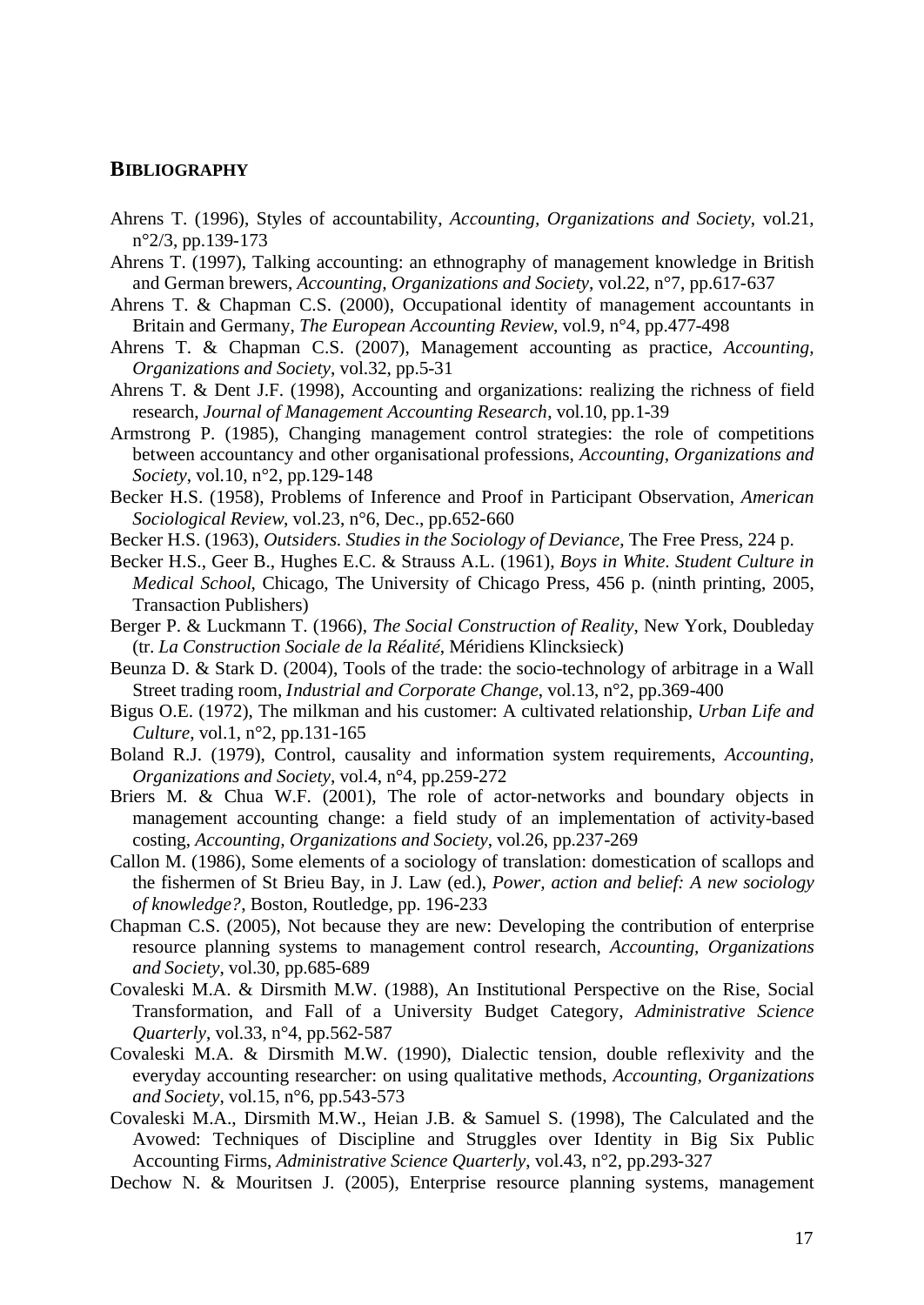control and the quest for integration, *Accounting, Organizations and Society*, vol.30, pp.691-733

- Dent J.F. (1990), Strategy, Organization and Control: Some Possibilities for Accounting Research, *Accounting, Organizations and Society*, vol.15, n°1/2, pp.3-25
- Dent J.F. (1991), Accounting and organizational cultures: a field study of the emergence of a new organizational reality, *Accounting, Organizations and Society*, vol.16, n°8, pp.705- 732
- Djelic M.-L. & Quack S. (eds) (2003), *Globalization and Institutions. Redefining the Rules of the Economic Game*, Edward Elgar Publishing, Cheltenham et Northampton, 350 p.
- Elias N. (1939), *Über den Prozess der Zivilisation*, 510 p. (tr. *La civilisation des mœurs*, Paris, Calmann-Lévy, 1973 & *La dynamique de l'occident*, Paris, Calmann-Lévy, 1975)
- Elias N. & Scotson J.L. (1965), *The established and the outsiders*, Sage Publications, 342 p. (tr. *Logiques de l'exclusion. Enquête sociologique au coeur des problèmes d'une communauté*, Paris, Fayard, 1997)
- Ezzamel M. (1994), Organisational change and accounting: Understanding the budgeting system in its organisational context, *Organization Studies*, vol.15, n°2, pp.215-240
- Ezzamel M. & Burns J. (2005), Professional Competition, Economic Value Added and Management Control Strategies, *Organization Studies*, vol.26, n°5, pp.755-777
- Ezzamel M., Willmott H. & Worthington F. (2004), Accounting and management-labour relations: the politics of production in the 'factory with a problem', *Accounting, Organizations and Society*, vol.29, pp.269-302
- Ferreira L.D. & Merchant K.A. (1992), Field Research in Management Accounting and Control: A Review and Evaluation, *Accounting, Auditing & Accountability Journal*, vol.5, n°4, pp.3-34
- Fligstein N. (1987), The Intraorganizational Power Struggle: Rise of Finance Personnel to Top Leadership in Large Corporations, 1919-1987, *American Sociological Review*, vol.52, pp.44-58
- Fligstein N. (2001), Social Skill and the Theory of Fields, *Sociological Theory*, vol.19, pp.105-125
- Gendron Y., Cooper D.J. & Townley B. (2007), The construction of auditing expertise in measuring government performance, *Accounting, Organizations and Society*, vol.32, pp.101-129
- Glaser B.G. & Strauss A.L. (1967), *The Discovery of Grounded Theory. Strategies for Qualitative Research*, New York, Aldine de Gruyter, 271 p.
- Goffman E. (1961), *Asylums*, New York, Doubleday & Company, Inc., 447 p. (tr. *Asiles. Etudes sur la condition sociale des malades mentaux*, Paris, Les Editions de Minuit, 1968)
- Goffman E. (1963), *Stigma*, Prentice-Hall, 175 p. (tr. *Stigmate. Les usages sociaux des handicaps*, Paris, Les Editions de Minuit, 1975)
- Hopper T.M. (1980), Role conflicts of management accountants and their position within organisation structures, *Accounting, Organizations and Society*, vol.5, n°4, pp.401-411
- Hughes E.C. (1996), *The Sociological Eye. Selected Papers*, Transaction Pub, 613 p. (tr. *Le regard sociologique*, textes rassemblés et présentés par Jean-Michel Chapoulie, Editions de l'EHESS, 344 p.)
- Jazayeri M. & Hopper T. (1999), Management control within world class manufacturing: a case study, *Management Accounting Research*, vol.10, pp.263-301
- Knorr Cetina K. & Bruegger U. (2002), Global Microstructures: The Virtual Societies of Financial Markets, *American Journal of Sociology*, vol. 107, n°4, pp.905-950
- Kurunmäki L. (1999), Professional vs financial capital in the field of health care struggles for the redistribution of power and control, *Accounting, Organizations and Society*, vol.29, pp.95-124